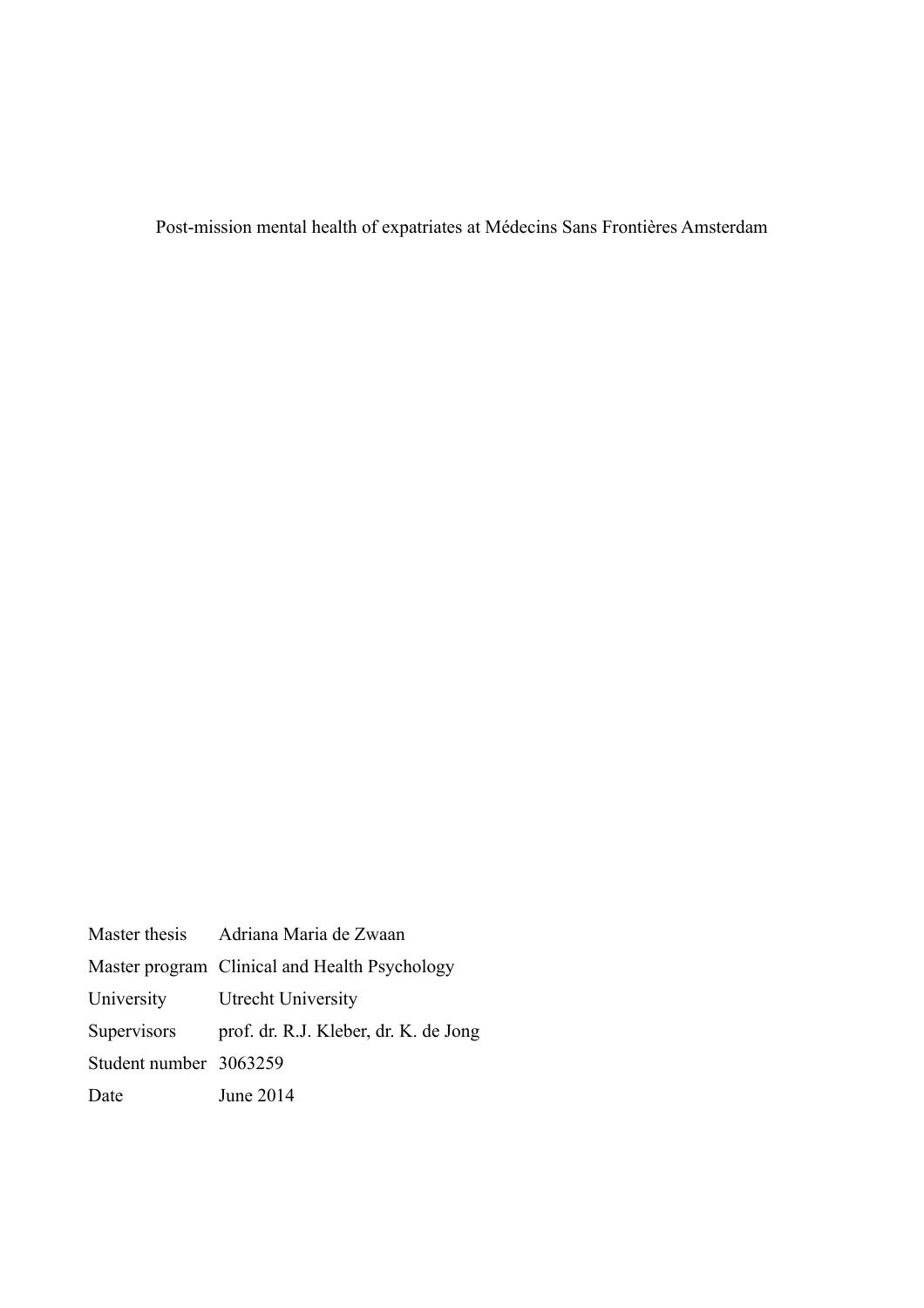### **Abstract**

Humanitarian aid workers are exposed to many psychological stressors during deployment. In this work, we assessed the impact of various factors on the reported mental health of humanitarian aid workers returning from the field. A quarter of the respondents reported feeling worse than usual and experiencing high levels of psychological distress. The confidence respondents felt in regards to their job was affected by the context in which their deployment took place and what kind of population they worked with. Additionally, greater mission experience showed a positive effect on overall health and exhaustion. Finally, the number of days since leaving the mission showed the most significant effects on mental health outcomes such as overall health, overall distress, anxiety, and depression. A number of suggestions were given, both methodological and psychological, to improve the identification of mental health problems in expatriate aid workers in future assessments.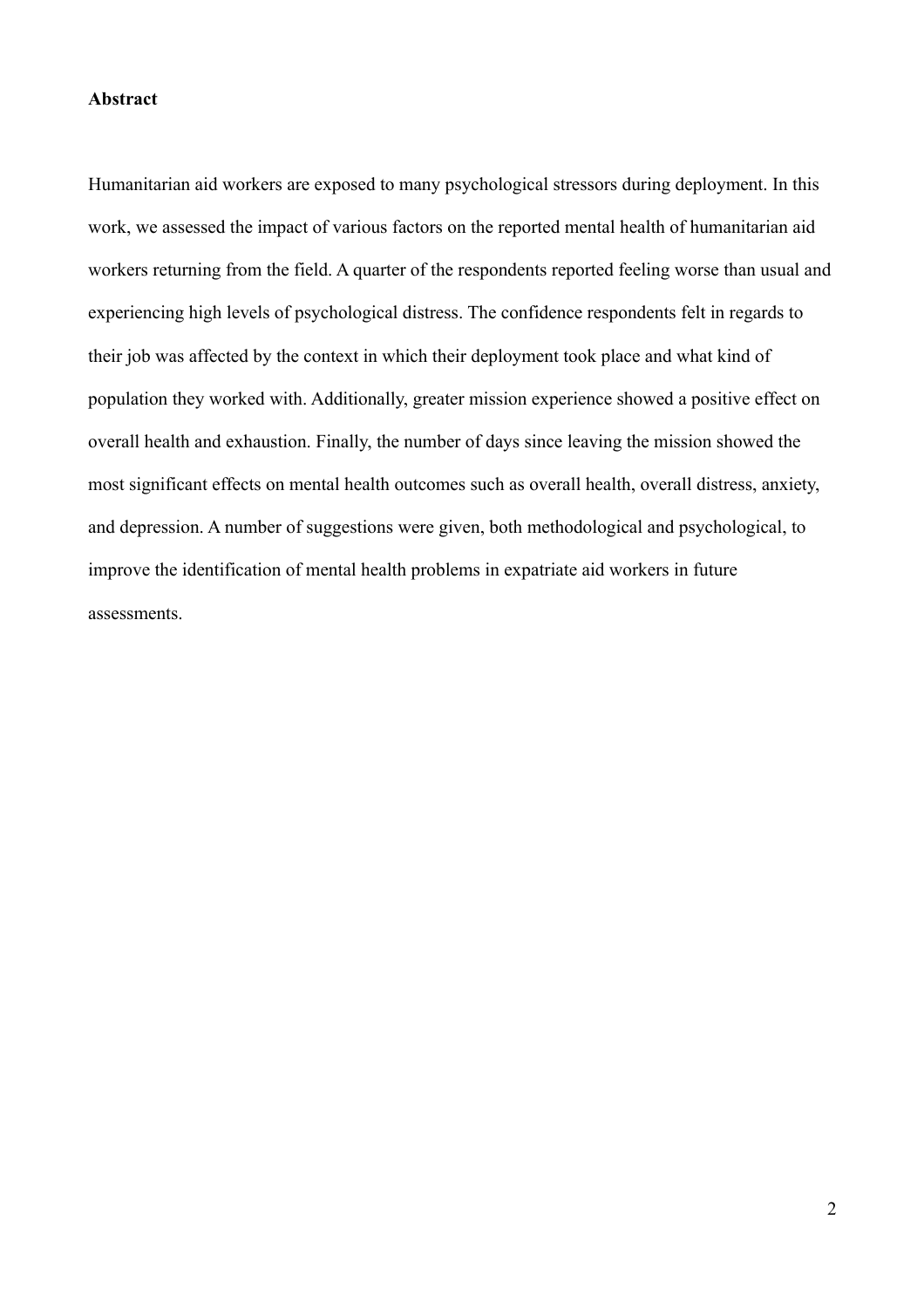*"Once you've thrown out a placenta in a dirty bin, assessed kids dying of measles, put in an IV in a hot, dark, sweaty mud hut crowded with coughing tuberculosis patients and asked a gunshot victim to wait 'a few' more weeks for a plane, it's pretty hard to complain about the hot nights, the fly hole toilet and the lack of fresh food"* (T. S., nurse in southern Sudan).

Médecins Sans Frontières (MSF) offers emergency medical aid to people in over 80 countries worldwide, across borders of religion, race, gender and nationality. The organization is an international non-governmental humanitarian organization, first founded in France in 1971. In times of war, natural disaster and epidemics, the organization delivers help by providing medical assistance to victims both with first response and long-term assistance. For this mission, the organization sends its own teams of doctors, nurses and other specialists, tasked to coordinate with local staff, to support the local population based on individualized needs.

MSF aid workers face a number of psychological stressors when deployed internationally. In addition to living and working conditions that may differ vastly from those to which they are accustomed, there is also the risk of secondary traumatization by exposure to victims of trauma, as well as the possibility of experiencing a traumatic event firsthand (Bilal, Rana, Rahim & Ali, 2007; Connorton, Perry, Hemenway & Miller, 2012; Ehrenreich & Elliott, 2004). Because exposure to trauma can have substantial effects on the mental health of these expatriate aid workers, the Psycho-Social Care Unit (PSCU) at MSF Amsterdam offers psychological support to staff upon deployment and return from the field.

## *General physical and psychological effects of humanitarian relief work*

Several psychological studies have assessed the general effects of humanitarian relief work on the mental health of aid workers living in various global contexts. Conceptual models have illustrated the interrelationship of exposure to traumatic stressors, support and coping, and personal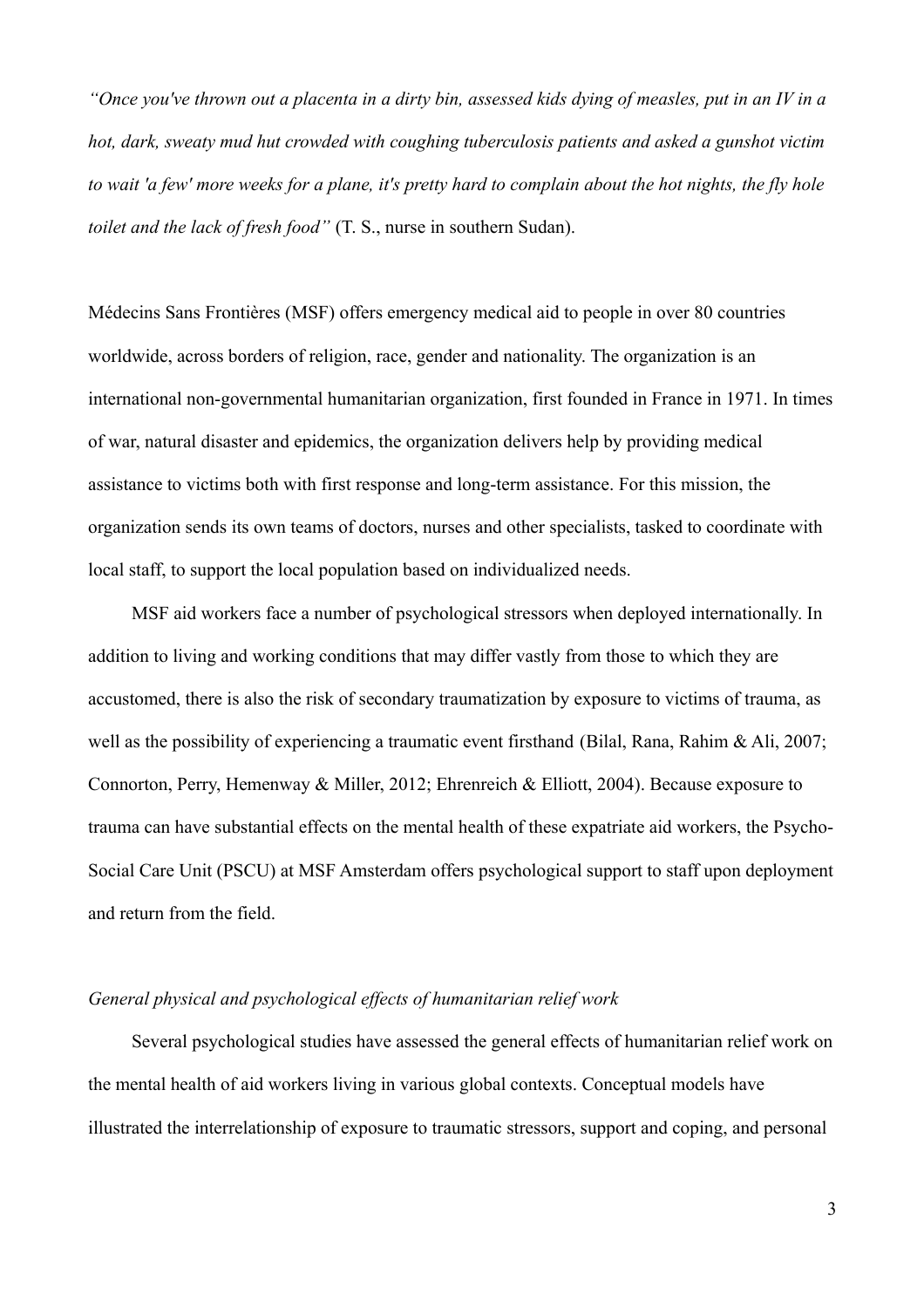history (Olff, Langeland & Gersons, 2005). Secondary traumatic exposure has been associated with negative mental health outcomes in expatriate aid workers (Eriksson, VandeKemp, Gorsuch, Hoke & Foy, 2001; Shah, Garland & Katz, 2007). In addition to exposure to stressors during deployment, several personal characteristics of humanitarian workers have been associated with negative mental health as well. Youth, gender, previous psychiatric history (Lopes Cardozo et al., 2005) and exposure to prior traumatic loss (Putman et al., 2009) have all been associated with distress in samples of expatriate and national aid workers.

In addition to effects on general mental health, several studies have found that individuals with exposure to traumatic stressors during humanitarian aid work exhibit certain characteristic psychological problems, including depression, avoidance/intrusion, anxiety, and post traumatic stress disorder (PTSD) (Elhai, North & Frueh, 2005; Näätänen, Kanninen, Qouta & Punamäki, 2002). Because of the known risk factors for these conditions, MSF Amsterdam has collected questionnaires from 2009 to 2012 to screen their aid workers returning from the field and to assess possible interventions to prevent negative mental health outcomes in the future. This comprehensive questionnaire specifically addresses indices for overall (somatic) health, burnout and overall distress (combined anxiety and depression). The scores on these indices are the subject of the analysis presented in this work. In the following paragraphs, we review the research literature on each of these psychological factors.

## *Physical effects, burnout, anxiety, and depression*

Many studies have observed that aid workers exposed to trauma may experience physical stress reactions (Brewin, Andrews & Valentine, 2000; Herman, 1997). One study on rescue workers following the Enschede fireworks depot explosion showed that in some cases, post-disaster musculoskeletal and respiratory conditions endured for up to three years (Morren, Dirkzwager & Kessels, 2007). After the 2010 earthquake in Haiti, there were several reports of physical illness in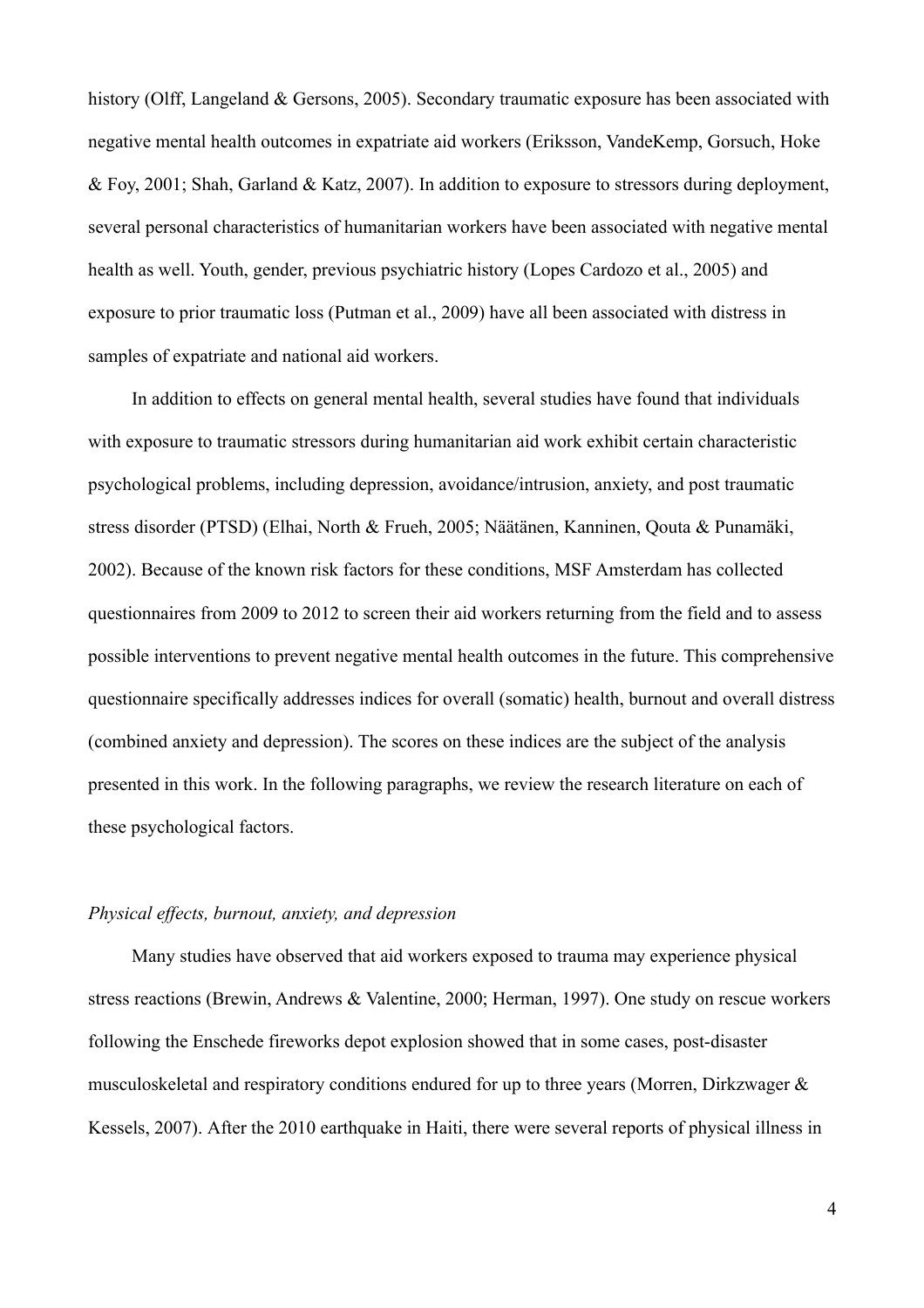humanitarian aid workers (Gray, 2010). Finally, humanitarian workers often work in physically challenging situations, which could cause chronic fatigue (Ehrenreich  $\&$  Elliott, 2004). As these studies show, the demanding situations encountered by expatriate aid workers can result in physical problems, either caused by the clearly demanding situations or prolonged psychological stress.

The challenges of humanitarian aid work may also result in burnout (Eriksson et al., 2009; Eriksson et al., 2001; Lopes Cardozo et al., 2005). Maslach, Jackson, and Leiter (1996) conceptualized *burnout* as involving "emotional exhaustion, a sense of depersonalization and a lack of personal accomplishment in the workplace". Because aid workers are deployed in international disaster and (post-)war settings, they are at risk of chronic exposure to traumatic events and organizational stress, both of which may lead to job burnout (Eriksson et al., 2009; Lopes Cardozo & Salama, 2002). Of humanitarian aid workers in Darfur, 16% reported high levels of work stress and burnout (Musa  $\&$  Hamid, 2008). During deployment following an earthquake in Northern Pakistan in 2005, 8% of expatriate aid workers reported high levels of burnout (Ehring, Razik & Emmelkamp, 2011). Moreover, among trauma counsellors, relief workers, and police, which represent large and well-studied professional organizations, burnout has also been consistently observed, indicating that secondary traumatization and organizational stress are important considerations for burnout in aid workers (Eriksson et al., 2009). Further, in a study by Eriksson on mental health in aid workers, 40% reported a high risk on one or more types of burnout and young age was associated significantly with higher levels of burnout (Eriksson et al., 2009). Taken together, these findings from the psychological literature provide clear indications for the importance of considering burnout within the context of humanitarian aid work.

In addition to physical symptoms and burnout, humanitarian workers may also experience elevated levels of overall distress, depression and anxiety (Connorton et al., 2012). A study by Palm, Polusny, and Follette (2004) showed that staff assisting in an acute phase of a major incident often display anxiety and hyperarousal. Lack of support from within the organization and younger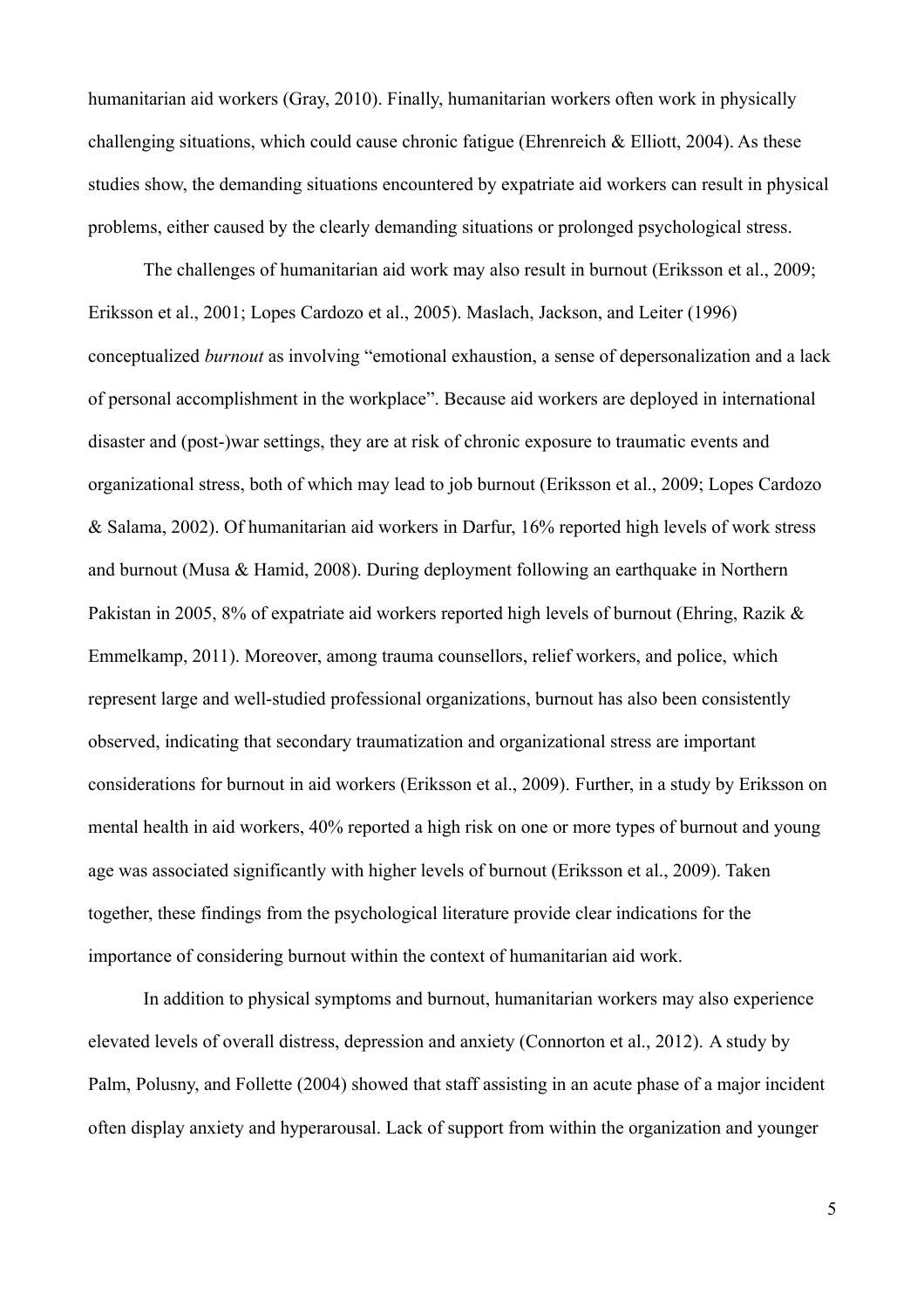age have been associated with depression (Lopes Cardozo et al., 2005; Lopes Cardozo & Salama, 2002). Studies have also identified that the frequency of direct exposure to life-threatening traumatic events on the humanitarian field is associated with symptoms of depression, as well as with inadequate communication with friends and family. After a 1999 earthquake took place in Taiwan, 15% of the aid workers reported depression (Liao, Lee & Lee, 2002). In Kosovo, 17.2% of expatriates showed symptoms of depression and 8.8% showed symptoms of anxiety. It must be noted, however, that Kosovar national staff exhibited even higher symptoms of depression in comparison with expatriates (Lopes Cardozo et al., 2005), which may represent a frequent but often overlooked trend. In a study on PTSD in humanitarian aid workers, symptoms of depression and anxiety exceeded symptoms of PTSD (Holtz, Salama, Lopes Cardozo and Gotway, 2002). In this study, 8.6% showed symptoms of depression and 17.1% showed symptoms of anxiety. The anxiety rate was especially high amongst expatriate workers who witnessed an armed attack and for those who were deployed for more than half a year. In this case, only men exhibited elevated symptoms of depression. In a study by Musa and Hamid (2008) in Sudan, 25% of their workers reported high levels of secondary traumatic stress, with youth being an additional factor. Interestingly again, local aid workers experienced a higher rate of secondary traumatic stress than expatriates*.*

# *Deployment factors: Context, function, number of missions, days since leaving the mission*

In addition to the psychological assessment in the MSF questionnaire, returning expatriate aid workers were also asked specific questions concerning the nature of their deployment. These questions included the country in which deployment took place, the occupational role during deployment (function), number of missions undertaken, and the number of days intervening between return and response to the questionnaire. The country in which the mission took place was used to identify the context of the mission, with respect to the degree of political instability, violence, and nature of the population encountered during the time of deployment. The role of the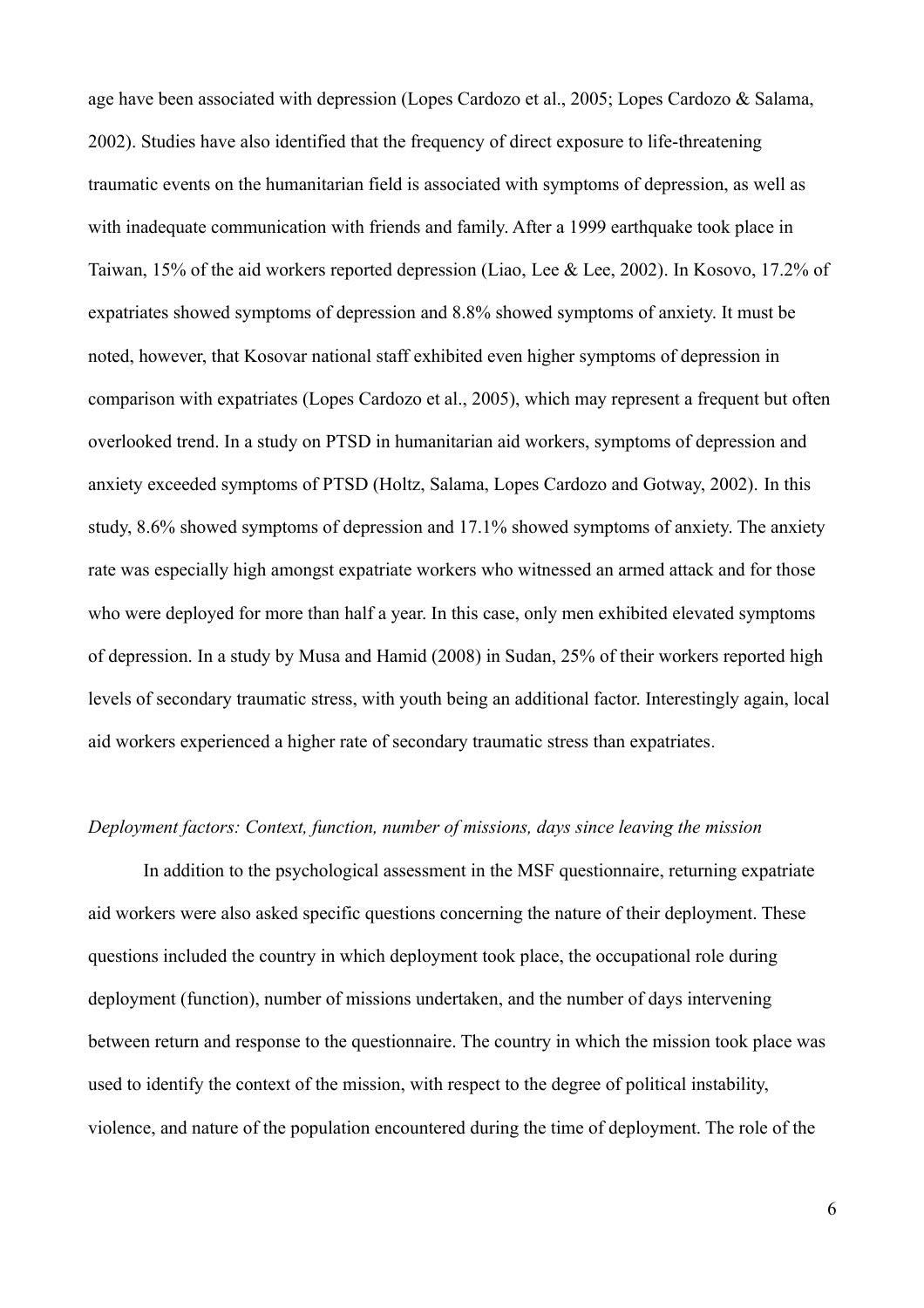individual within the organization, specifically whether engaged in a medical, paramedical, or nonmedical setting, was taken into account in order to consider whether individuals in certain occupations exhibit different risks for work-related psychological distress. Additionally, the number of missions undertaken by an individual was taken into account to consider the effect of repeated deployments on mental health. Finally, the number of days since leaving the mission was reported, in order to assess whether time passed since return effects an individual's reported mental health scores.

The *context of the humanitarian mission* may predispose individual aid workers to various risks for primary and secondary traumatic events. For example, as demonstrated throughout the psychological literature, the frequency of life-threatening traumatic events in the humanitarian field is associated with negative mental health outcomes. Within our analysis of the responses to the MSF questionnaire, the context for individual missions was divided into working during armed conflict, immediately after a conflict, in a context internally instable but with low intensity of violence, and in stable situations. Studies show that those who experienced local hostility or an armed attack were at increased risk of anxiety (Holtz et al., 2002). Exposure to violence was significantly related to depression and anxiety, except when workers had social support (Eriksson et al., 2012). Violenceexposed individuals are at risk of developing depression and anxiety symptoms because they experience physical and emotional stress reactions (Eriksson et al., 2009). Finally, whether the local *population* encountered during the mission was constituted mainly of displaced people or general population was taken into account to understand the effect of working with refugees on workers' mental health.

Only a few studies have been conducted concerning the effect of *occupational role* on mental health in humanitarian aid workers. It is clear, however, that primary witnesses of trauma or victims of violence will exhibit increased risk for developing secondary traumatic stress. In comparison with other emergency service workers, ambulance workers exhibit higher risks for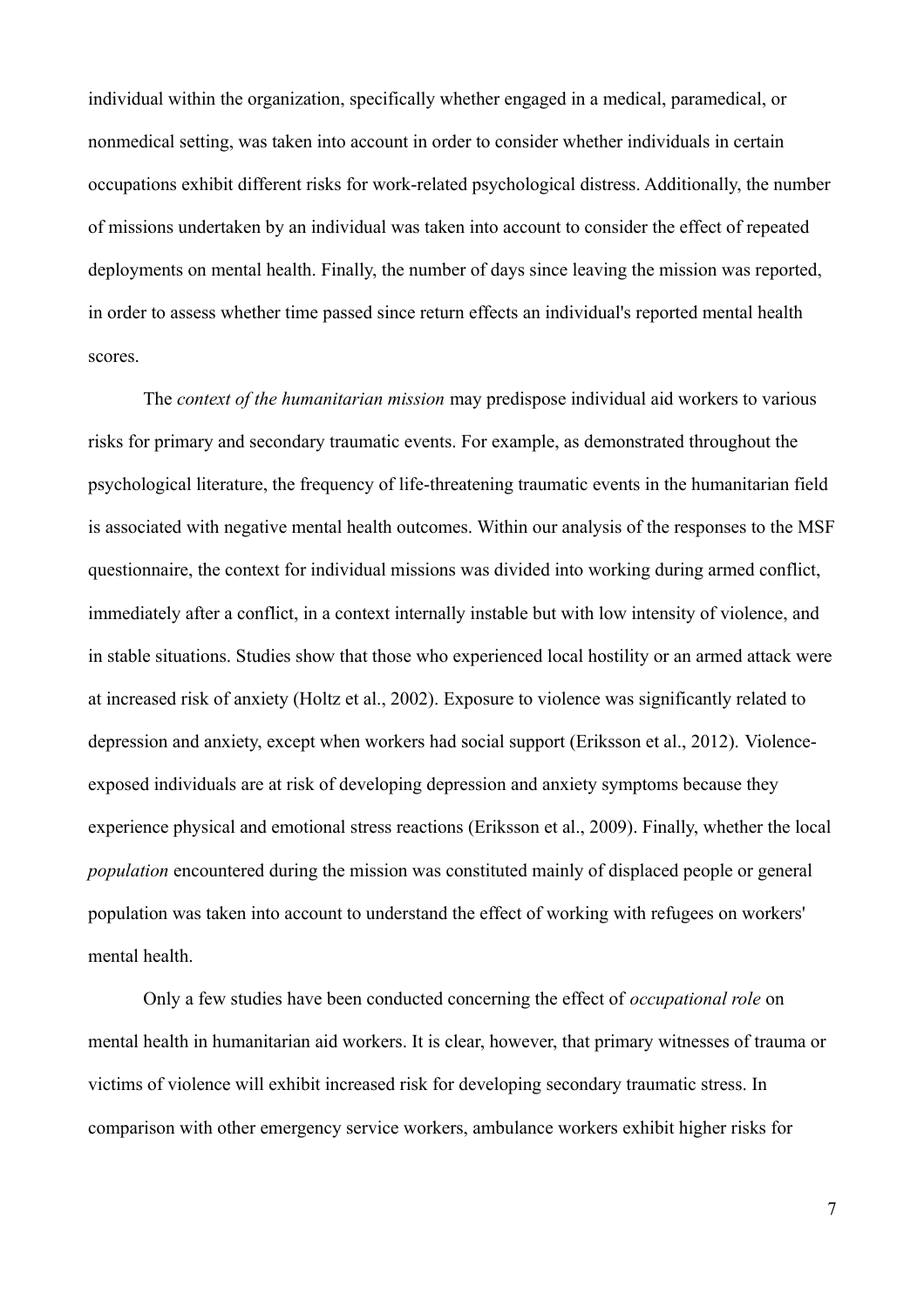negative health effects (Marmar, Weiss, Metzler, Ronfeidt & Foreman, 1996) and nurses have greater risk of mental health consequences as opposed to logistic workers and doctors (Armagan, Engindeniz, Devay, Erdur & Ozcakir, 2006). Additional socioeconomic factors may play a role in risk for psychological conditions in aid workers as observed by Shah et al. (2007). Lower socioeconomic status was related to higher trauma scores. Furthermore, some studies suggest that volunteers are more prone to develop mental health problems compared to trained staff (Dyregrov, Kristoffersen, Gjestad, 1996; Hahg-Shenas, Goodazi, Dehbozorgi & Farahsbandi, 2005). Volunteers in disaster zones, however, may report more positive outcomes, because of the purposeful aspect affiliated with volunteer status (Eidelson, D'Alessio, & Eidelson, 2003).

While an individual's mission experience could be expected to be an important factor in the development of their coping strategies, it has been suggested that those with *previous disaster experience* were more severely affected (Armagan et al., 2006)*.* Individuals exposed to trauma may become sensitized toward later mental problems; here, age is perhaps an additional confounding factor. Individuals who have served longer than 6 months have been observed to exhibit increased risk for anxiety (Holtz et al., 2002). On the other hand, it has been shown that young expatriates (who may be reasonably expected to have less mission experience) are at higher risk for burnout (Eriksson et al., 2009). Importantly, Lopes Cardozo et al. (2005) observe that "expatriates going on their first mission score high on depression, and that scores decrease after that to peak with five or more assignments."

Finally, one variable taken into account by the questionnaire is *time since leaving the mission* at the moment of filling out the survey. While there is little research in the psychological literature on this topic, it may be that reported mental health status and, thus, the results of the questionnaire depend upon the time between mission return and questionnaire response. While, again, there is little research to support this hypothesis, physical health problems are known to persist for years in disaster aid workers (Morren et al., 2007). It can be expected, however, that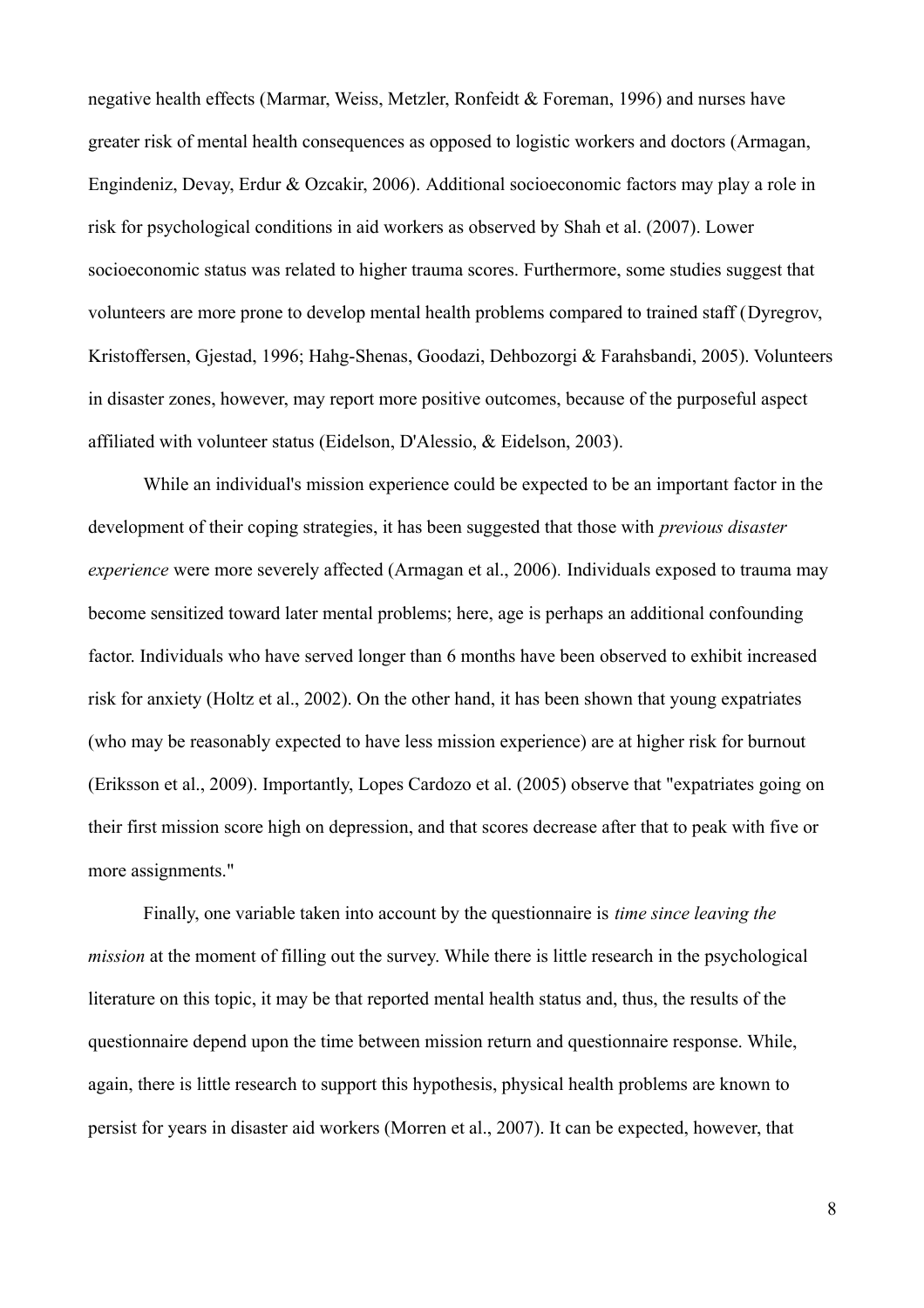certain reported mental health problems will lessen the longer expatriates have been out of the field.

# *Hypotheses*

In this paper, data collected by PSCU from 2009 to 2012 are studied to explore which factors may contribute to poor mental health in expatriate aid workers from MSF Amsterdam. Here, mental health is defined as the scores on overall (somatic) health, burnout, and overall distress. In this study, the following questions will be addressed:

- Q1) Does the context in which expatriates work (armed conflict, post conflict, internal instable/low intensity of violence, stable) impact scores on mental health?
- Q2) Does the function of expatriates (medical staff, paramedical staff, nonmedical staff, coordinating staff) have an impact on mental health scores?
- Q3) Does the number of missions an expatriate has undertaken (1 mission, 2-4 missions, 5 or more missions) have an impact on scores of mental health?
- Q4) Does the number of days since an expatriate has left the mission and filled out the questionnaire (<6 days, 6-14 days, 15-30 days, >30 days) have an impact on scores of mental health?

For these questions, our hypotheses are:

- H1) Working with populations during and post conflict will have high scores for mental health problems.
- H2) Medical staff will exhibit the highest scores for mental health problems.
- H3) More mission experience will be associated with higher scores for mental health problems, except for burnout and depression. For burnout rate, we expect younger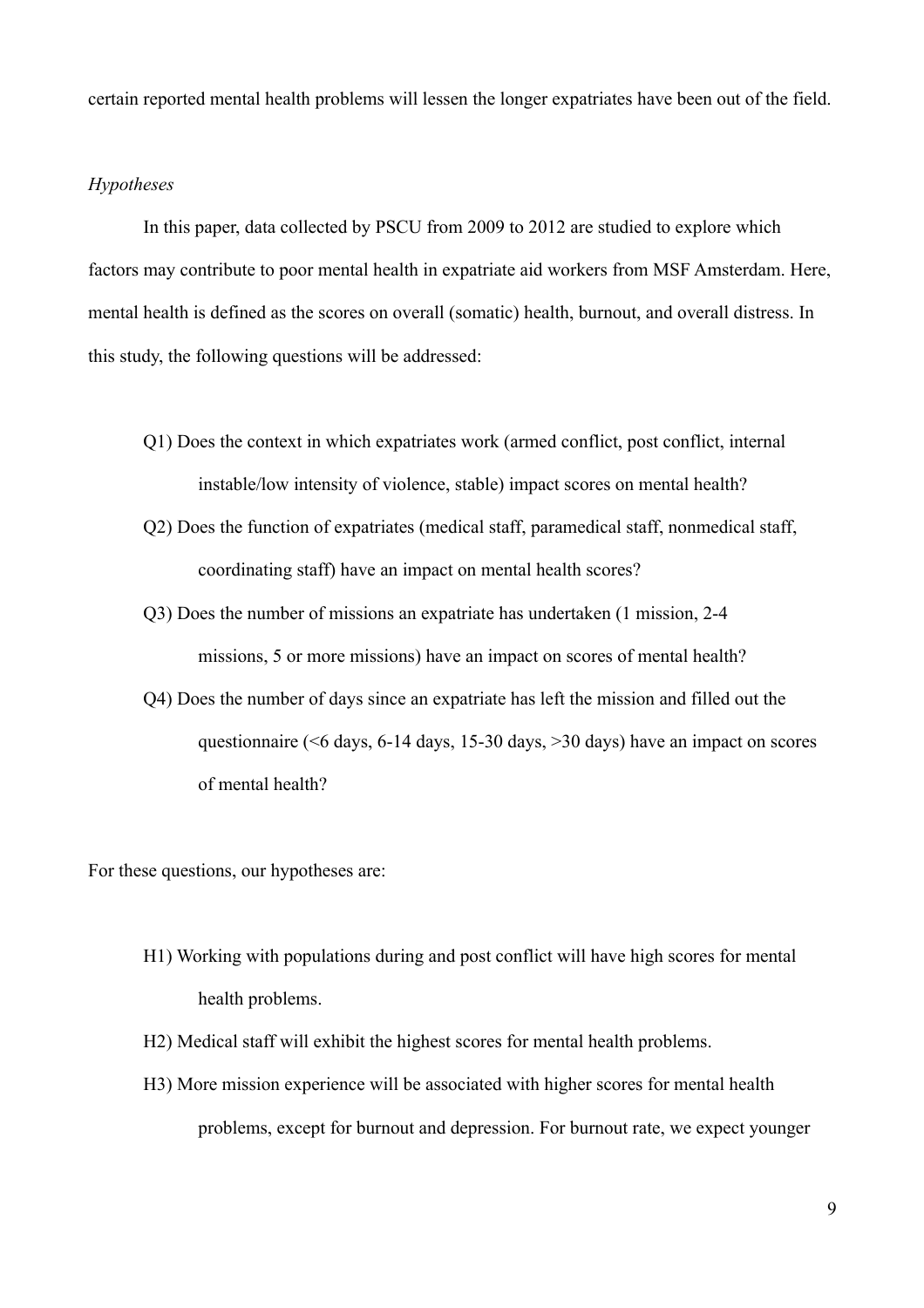people, and thus people who probably have gone on fewer missions, to score higher. We expect high depression scores following individuals' first deployments, and after five or more missions. We expect lower scores on 2 to 4 missions.

H4) Lastly, we expect higher scores for mental health problems when filling out the questionnaire fewer days after an expatriate has left the mission.

## **Methods**

#### *Data collection*

The Psycho/Social Care Unit of MSF in Amsterdam has distributed an anonymous questionnaire to returned staff while on debriefing at the MSF office. The questionnaire is titled '*Well Being Questionnaire'* and was developed in November 2009 (De Jong & Koeman). The aim of the questionnaire is to investigate which factors might contribute to poor mental health in expatriates. Data were collected from end of 2009 until 2012 at the MSF centre in Amsterdam. While most staff return to the office fairly shortly after their mission, there are cases where staff has to go home elsewhere before returning to Amsterdam for debriefing, usually when visa problems are involved. In such instances, questionnaires may be returned with a delay after return from a mission. There is no data on non-response.

### *Instruments*

In this study, self-report questionnaires have been used with the aim of psychological screening. The survey is divided in three parts: first, the somatic symptoms section of the General Health Questionnaire (GHQ-28), assessing overall somatic health, second, the Maslach Burnout-Inventory-General Survey (MBI-GS), measuring burnout, and third, the Hopkins Symptom Checklist-25 (HSCL-25), assessing anxiety, depression and overall distress.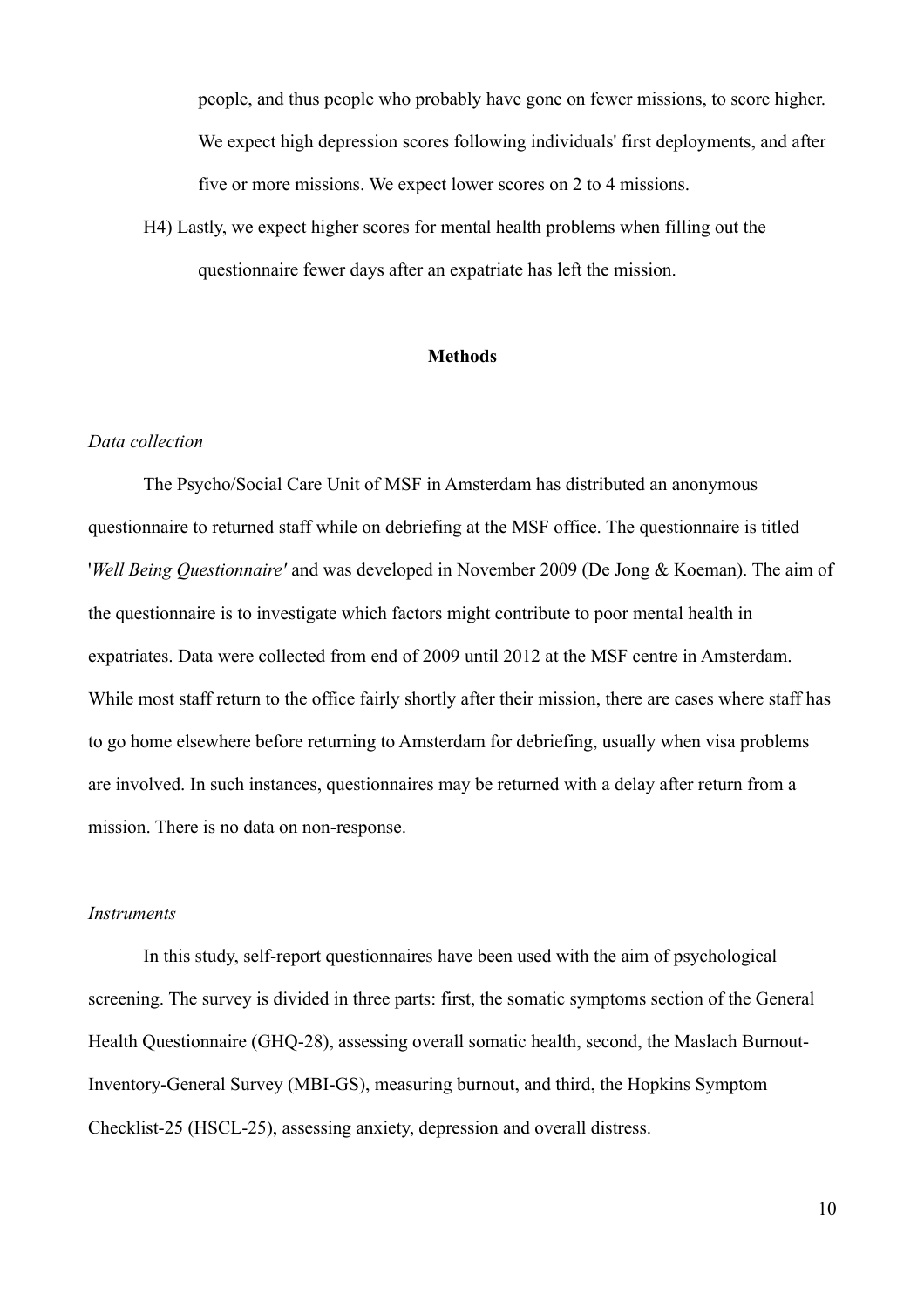The General Health Questionnaire-28 is a screening tool to measure mental health problems and consists of four domains, from which only the somatic symptoms part is used in this survey. This section focuses on the recent physical health of the respondent. The questionnaire poses seven questions in total, with the overall health score being the average over all items (Goldberg  $\&$ Williams, 2000). Examples of questions are '*Have you recently been feeling perfectly well and in good health?'* and *'Have you recently been getting a feeling of tightness of pressure in your head?'*. Respondents can choose one of the following answers: 'Better than usual  $(0)$  – Same as usual  $(0)$  – Worse than usual  $(1)$  – Much worse than usual  $(1)'$ .

The Maslach Burnout Inventory-General Survey consists of sixteen questions related to attitudes towards work (Maslach et al., 1996). Questions are for example: *'I do my work well'* and *'At the end of the day I feel empty'*. Response alternatives are: 'Never (0) – Hardly ever (1) – Sometimes  $(2)$  – Regularly  $(3)$  – Often  $(4)$  – Very often  $(5)$  – Always  $(6)'$ . The MBI-GS consists of three domains, namely Exhaustion, Distanced and Competence. *Exhaustion* (items 1, 3, 5, 11, 14) "refers to feelings of being over-extended and drained from one's emotional resources" (Schutte, Toppinen, Kalimo & Schaufeli, 2000). The total score on the items divided by 5 is the Exhaustion score (Very low  $\leq 20$ , Low .21  $\geq$  score  $\leq 0.80$ , Average .81  $\geq$  score  $\leq 2.20$ , High 2.21  $\geq$  score  $\leq$ 3.60, Very high > 3.60). *Distanced* (items 2, 7, 8, 13, 15) "refers to negative, cynical, detached, and impersonal attitudes and feelings towards other people" (Schutte et al., 2000). The total score on the items divided by 5 is the Distanced score (Very low 0.0, Low 0.1  $\geq$  score  $\leq$  .80, Average .81  $\geq$  score  $\leq$  2.20, High 2.21  $\geq$  score  $\leq$  3.40, Very high > 3.40). The third scale, *Competence* (items 4, 6, 9, 10, 12, 16) refers to feeling confident and competent in one's job (Schutte et al., 2000). The total score on the items divided by 6 is the Competence score (Very low  $\leq 2.50$ , Low 2.51  $\geq$  score  $\leq$  3.50, Average 3.51  $\geq$  score  $\leq$  4.83, High 4.84  $\geq$  score  $\leq$  5.50, Very high > 5.50). We define a burnout as the coexistence of (very) high scores on Exhaustion and Distancing with a (very) low score on Competence.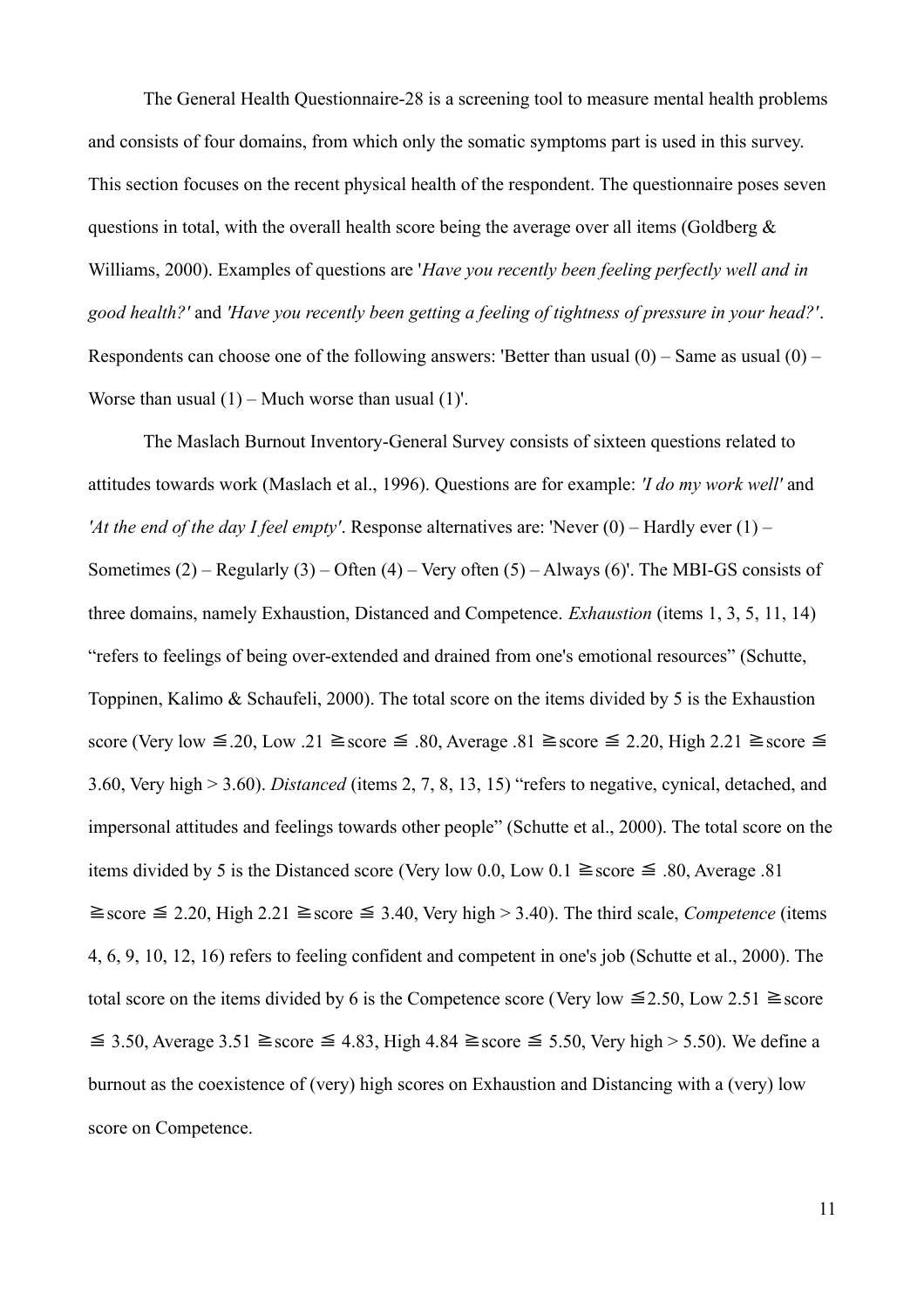Lastly, the HSCL-25 holds two scales measuring complaints suffered in the last seven days: a ten-item subscale for anxiety (items  $1 - 10$ ) and a 15-item subscale for depression (items  $11 - 25$ ) (Derogatis & Lipman, 1974). Questions that are asked are for example *'Spells of terror or panic'*  and *'Worrying or stewing about things',* with answer possibilities: 'Not at all (1) – Rarely (2) – Sometimes (3) – Often (4)'. The total score on all items divided by 25 is the score on 'Overall distress'. A cut-off mean score of 1.75 is used for either sub-scale and for overall distress, indicating elevated clinical symptoms.

Reliability of the different parts of the questionnaire was assessed with Cronbach's alpha reliability coefficient. For the GHQ-28 somatic symptoms part,  $\alpha$ =.76 when all 7 items were included. For the MBI-GS,  $\alpha$ =.64 when all 16 items were included. Reliability of the individual exhaustion, distanced and competence scales of MBI-GS are  $\alpha$ =.76,  $\alpha$ =.67 and  $\alpha$ =.81, respectively. Cronbach's Alpha for the HSCL-25 is  $\alpha$ =.92 when all 25 items are included,  $\alpha$ =.81 for the anxiety scale and  $\alpha$ =.89 for the depression scale.

In addition, we collected data on the function of the expatriate, the number of missions including this one, which country the mission was in; and thus in which context and with what kind of population one has worked, and how many days it has been since one left the mission at the moment of filling in the survey.

#### *Respondents*

A total of 1212 surveys has been gathered between 2009 and 2012, with the respondents all being staff members working on behalf of MSF in in humanitarian aid situations.

Demographic factors. To preserve anonymity, the respondents' age, gender, cultural background, and nationality are not included in data from the questionnaire.

Function. Respondents were divided into four groups to clarify their function ( $n = 1196$ ): Medical staff (18.5%; n = 221), Paramedical staff (29.4%; n = 352), Nonmedical staff (26.4%; n =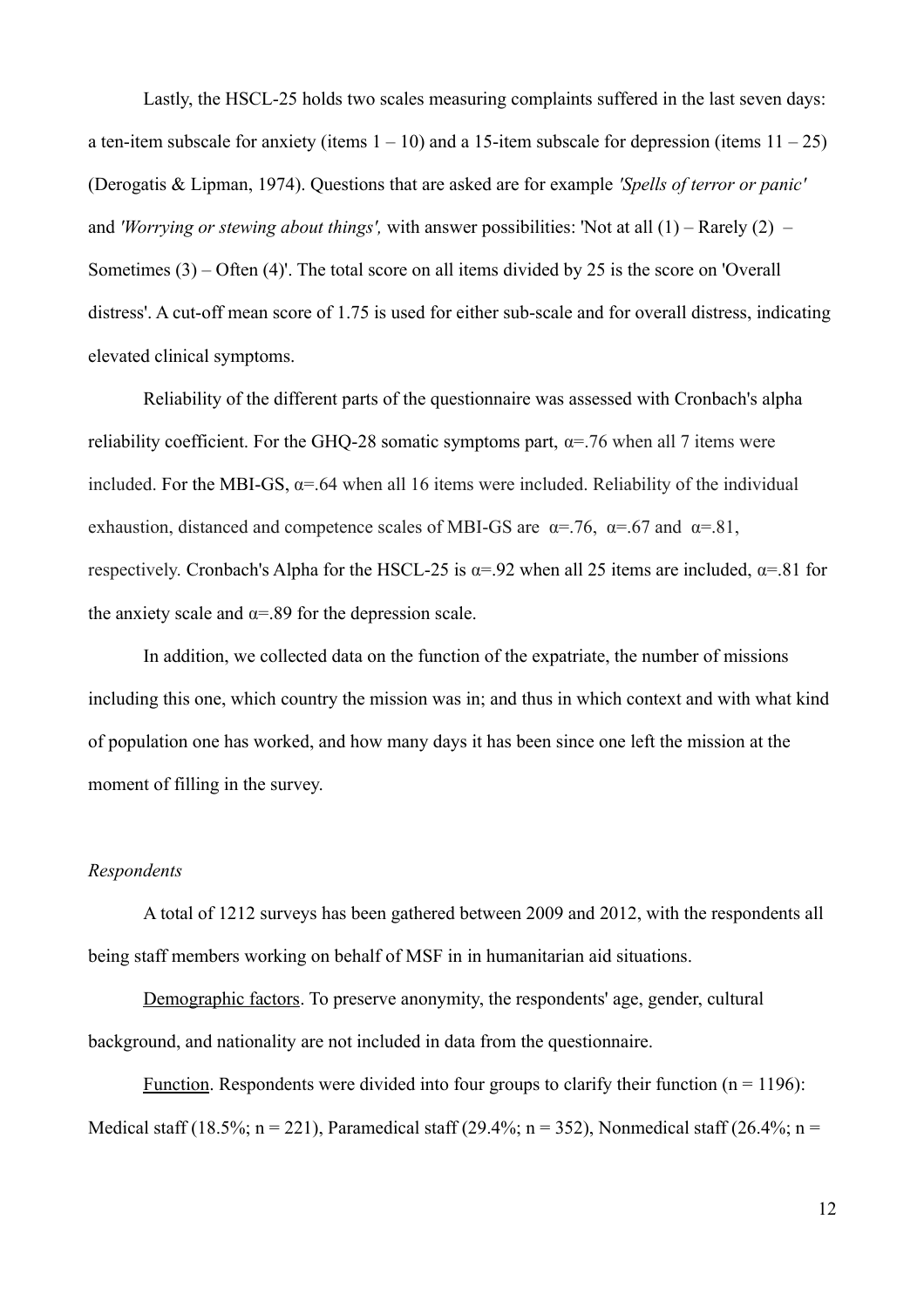316), Coordinating staff (25.6%; n = 307).

Number of missions. A total of  $34.5\%$  (n = 417) of the respondents completed the questionnaire after returning from their first mission;  $42.6\%$  (n = 514) of the respondents experienced  $2 - 4$  missions and  $22.9\%$  (n = 276) of the respondents went on 5 missions or more (total  $n = 1207$ ). The average number of missions someone undertook is 3.

Days since returning from mission. In total 66.2% of the respondents ( $n = 775$ ) returned the questionnaire within 5 days after having left the mission;  $17.1\%$  of the respondents  $6 - 14$  days after leaving (n = 208), 11.5% respondents  $15 - 30$  days after they left (n = 139) and 5.2% respondents left the mission more than 30 days before answering the questionnaire ( $n = 63$ ) with a total number of  $n = 1185$ . The average number of days since the respondent left the mission when the questionnaire was returned is 11.

Context. In regards to to the context in which one was working, 42.7% of the group was working in a situation of armed conflict in the past 12 months ( $n = 497$ ), 3.7% was based in a post conflict area  $(n = 43)$ , 43.2% was based in an area where it was internal instable with a low intensity of violence ( $n = 502$ ), and 10.4% was working in a stable area ( $n = 121$ ).

Population. Concerning what kind of population one worked with we made a distinction between working with displaced people or refugees (5.7%; n = 66), general population (61.6%, n = 716), and a combination of displaced and general population (32.7%, n=380). There was also a fourth group, namely victims of natural disaster. In this study none of the respondents worked with this particular population.

#### *Data analysis*

To analyze the dataset, the computer program 'Statistical Package for the Social Sciences 21' (SPSS) was used.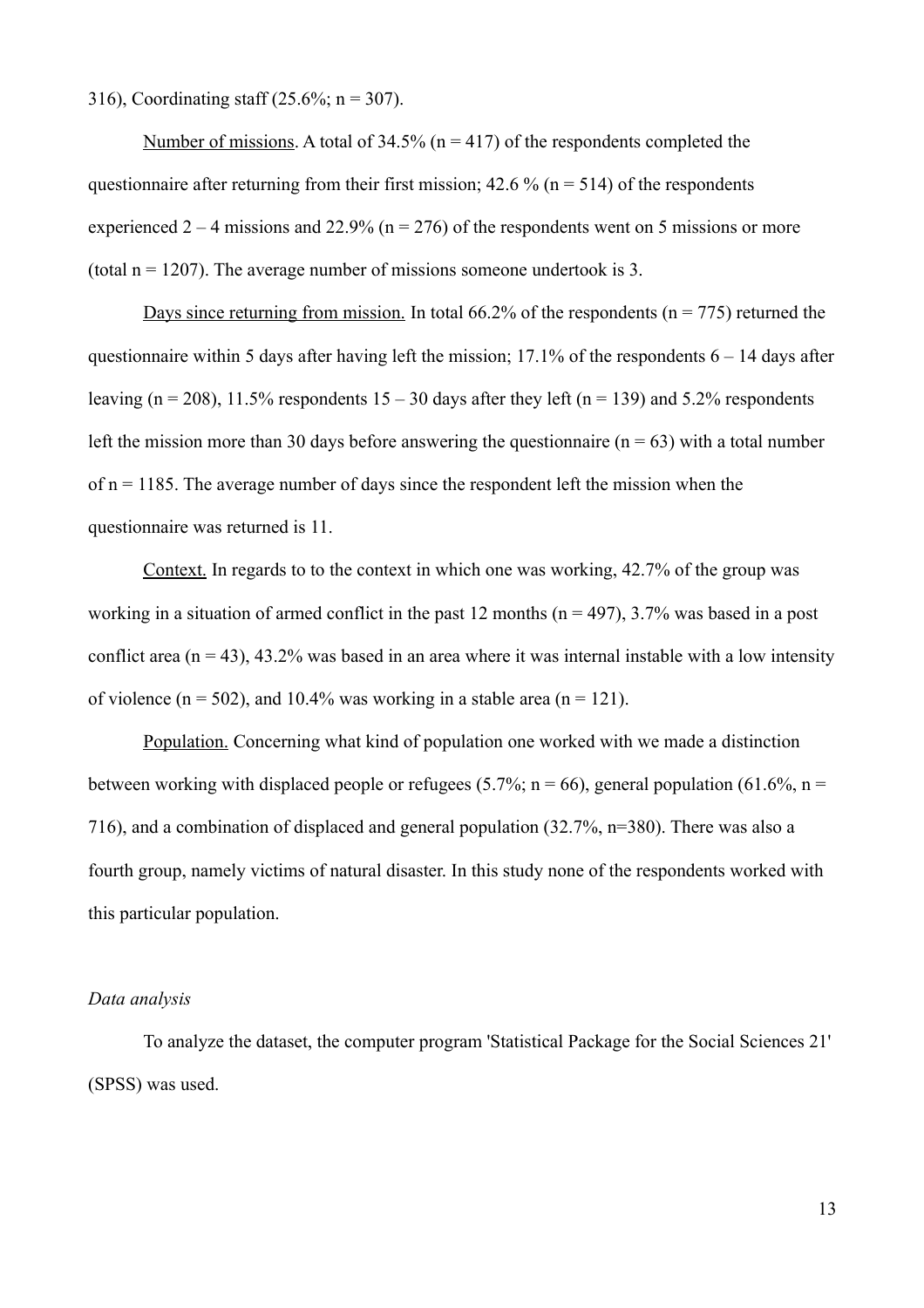### **Results**

### *Instruments*

Descriptives of the three self-report questionnaires are reported in Table 1, showing the total items, minimum and maximum score, mean, standard deviation and Cronbach's alpha of the scales. Here we show GHQ-somatic, MBI-GS with its three sub-scales (exhaustion, distanced, and competence), and HSCL-25 total score and its sub-scales (anxiety and depression). Reliability within the different questionnaires is generally high, indicating these instruments produce consistent measurements.

| Descriptives. $0.11Q$ -somanc, mDI-05, HSCL-25, and Cronouch's $\alpha$ | Total<br>items |      | Min score Max score | $\boldsymbol{M}$ | SD    | $\alpha$ |
|-------------------------------------------------------------------------|----------------|------|---------------------|------------------|-------|----------|
| GHQ-somatic                                                             | 7              | 0.00 | 1.00                | .183             | .239  | .76      |
| MBI-GS                                                                  |                |      |                     |                  |       |          |
| Exhaustion                                                              | 5              | 0.00 | 5.80                | 1.433            | .949  | .76      |
| Distanced                                                               | 5              | 0.00 | 5.60                | 1.434            | .858  | .67      |
| Competence                                                              | 6              | 0.00 | 6.00                | 4.622            | 1.100 | .81      |
|                                                                         |                |      |                     |                  |       |          |
| HSCL-25                                                                 | 25             | 1.00 | 3.56                | 1.518            | .433  | .92      |
| Anxiety                                                                 | 10             | 1.00 | 3.44                | 1.393            | .418  | .81      |
| Depression                                                              | 15             | 1.00 | 3.90                | 1.601            | .496  | .89      |

Table 1 *Descriptives: GHQ-somatic, MBI-GS, HSCL-25, and Cronbach's α*

*M*=mean, *SD*=Standard Deviation, *α*=Cronbach's alpha

To investigate the relation between questionnaires and its sub-scales, we carried out a Pearson correlation. Results shown in Table 2 show that all correlations are significant at a level of *p <* .001 with the highest correlation being between overall distress (HSCL-25) and both anxiety and depression. A negative correlation exists between competence and the other variables.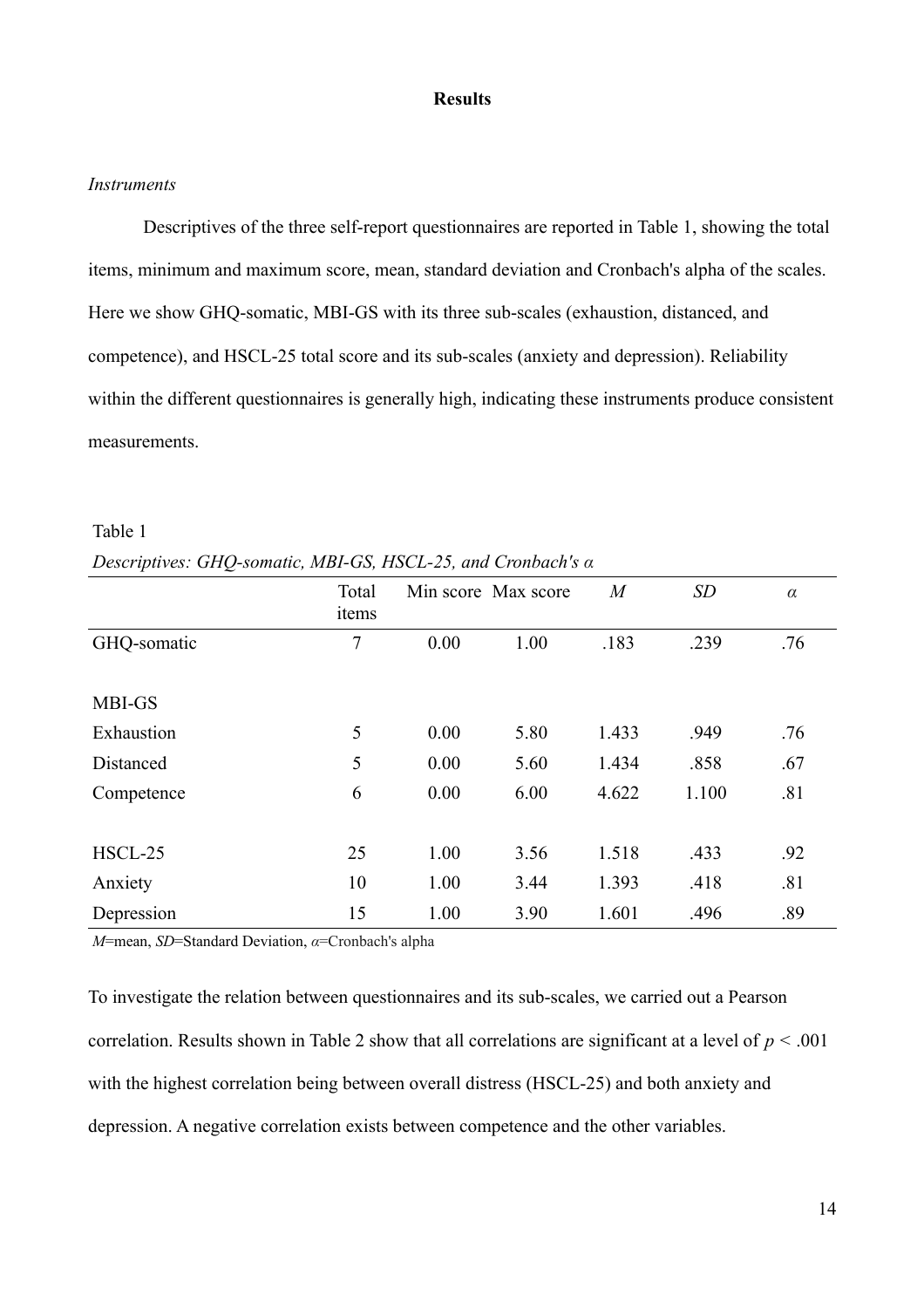Table 2

| $\mathbf{I}$   |                          |                          |                          |                |        |         |                          |
|----------------|--------------------------|--------------------------|--------------------------|----------------|--------|---------|--------------------------|
|                |                          | 2                        | 3                        | $\overline{4}$ | 5      | 6       | 7                        |
| 1. GHQ-somatic | $\overline{\phantom{a}}$ | $.44*$                   | $.33*$                   | $-.09*$        | $.46*$ | $.43*$  | $.48*$                   |
| 2. Exhaustion  | $\blacksquare$           | $\overline{\phantom{a}}$ | $.60*$                   | $-11*$         | $.44*$ | $.52*$  | $.53*$                   |
| 3. Distanced   | $\overline{\phantom{a}}$ |                          | $\overline{\phantom{a}}$ | $-19*$         | $.37*$ | $.47*$  | $.47*$                   |
| 4. Competence  | $\overline{\phantom{0}}$ |                          | -                        | -              | $-14*$ | $-.22*$ | $-.20*$                  |
| 5. Anxiety     | $\overline{\phantom{0}}$ |                          | -                        |                |        | $.70*$  | $.87*$                   |
| 6. Depression  | $\overline{\phantom{0}}$ |                          | $\overline{\phantom{a}}$ |                |        | -       | .96*                     |
| 7. HSCL-25     | $\overline{\phantom{0}}$ |                          | $\overline{\phantom{0}}$ |                |        | -       | $\overline{\phantom{a}}$ |

*Correlations: GHQ-somatic, MBI-exhaustion, MBI-distanced, MBI-competence, Anxiety, Depression and HSCL-25*

(\*significant  $p < .001$ )

### *Somatic symptoms, burnout and overall distress*

Of all respondents, 24.5% answered that they were feeling worse or much worse than usual as an answer to the first item of the somatic health part of GHQ ("*Have you recently (last few weeks) been feeling perfectly well and in good health?"*. Furthermore, 2.6% of the respondents had a (very) high score on Exhaustion and Distanced combined with a (very) low score on Competence, meeting the criteria to be diagnosed with a burnout. Of the respondents, 26.4% scored above the cut-off score of 1.75, indicating a high level of psychological distress.

### *Context*

To answer the question whether the context in which expatriates work (armed conflict, post conflict, internal instable / low intensity of violence, or stable) impacted scores on mental health, we analyzed data using a One Way Analysis of Variance (ANOVA). Context had no statistically significant effect on the following mental health outcomes: overall somatic health  $(F(3, 1159))$  = 1.56,  $p = 0.20$ ; burnout  $(F(3,1159) = 0.57, p = 0.64)$ , and overall distress  $(F(3,1152) = 0.25, p = 0.86)$ . Furthermore, we looked at the different sub-scales of the MBI-GS and HSCL-25. There was no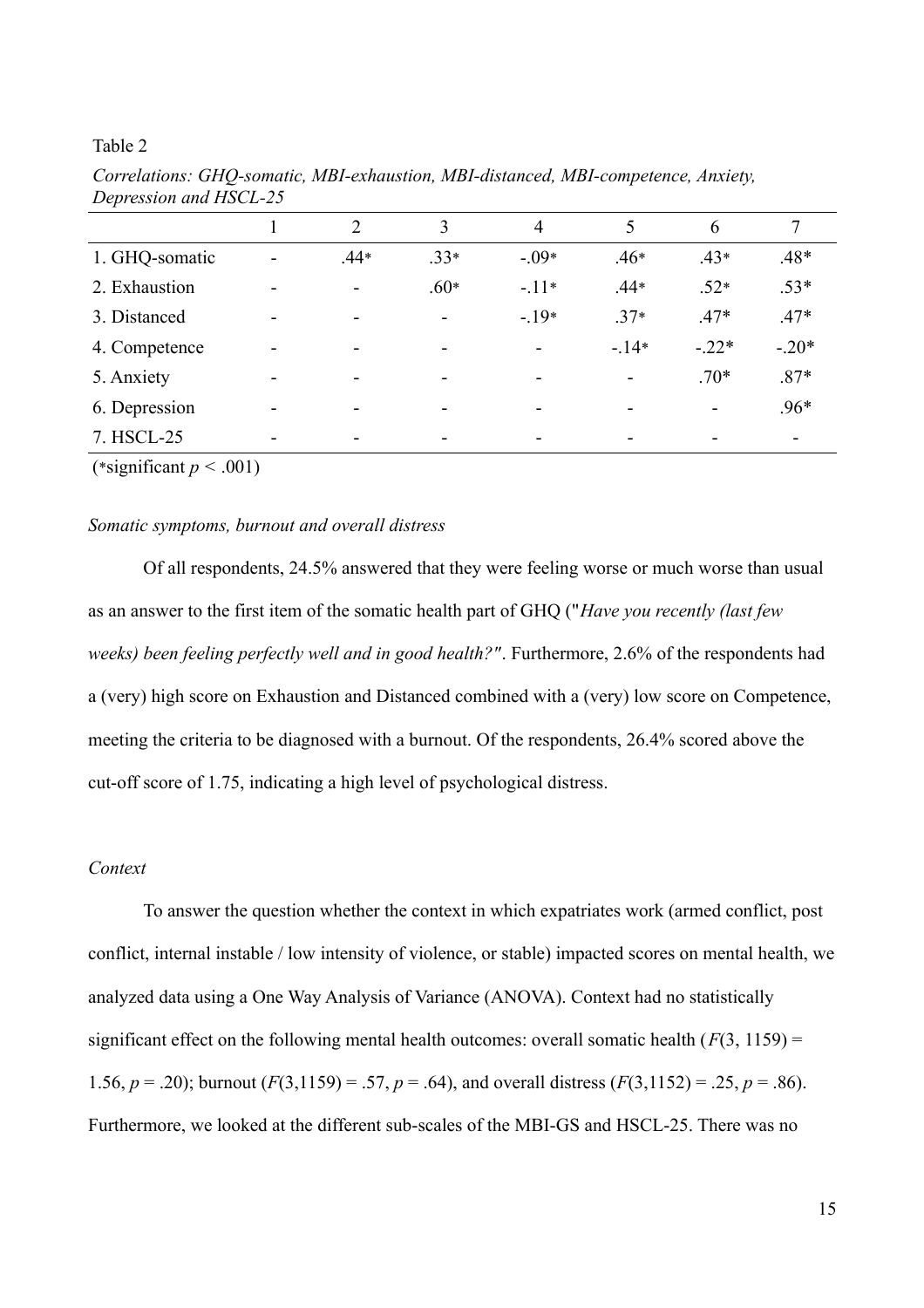statistically significant effect on exhaustion  $(F(3,1156) = .55, p = .65)$  or distanced  $(F(3,1159) = .86,$  $p = .46$ ). Context had a statistically significant effect on competence ( $F(3,1157) = 3.71$ ,  $p < .05$ ) using one way ANOVA, illustrating that the level of conflict in the given environment has a clear effect on a workers relationship to the mission.

Noting unequal variances and sample sizes in the analyzed data, we used the Games-Howell procedure for post-hoc testing, which showed no statistical significant differences. While the true means likely differ (see Figure 1A in Annex)., this post-hoc test could not identify significant differences with sufficient confidence.

In further ANOVA testing, there were no statistically significant effects found on anxiety  $(F(3, 1149) = .75, p = .52)$  and depression  $(F(3, 1152) = .08, p = .97)$ .

#### *Function*

Using one way ANOVA to address effects of job function (medical, paramedical, nonmedical, and coordinating staff) on mental health scores, we found no significant effects on overall somatic health (*F*(3, 1192) = .16, *p* = .93), burnout, (*F*(3, 1193) = .41, *p* = .75), or overall distress  $(F(3, 1186) = .35, p = .79)$ . Function also did not have statistically significant effects on sub-scales of burnout and overall distress: exhaustion  $(F(3, 1190) = .30, p = .83)$ , distanced  $(F(3, 1190))$ 1193) = 1.84,  $p = .14$ ), competence  $(F(3, 1191) = .92, p = .43)$ , anxiety  $(F(3, 1183) = .97, p = .40)$ and depression  $(F(3, 1186) = .06, p = .98)$ .

### *Number of missions*

We found a statistically significant effect of number of missions on overall (somatic) health  $(F(2, 1203) = 3.56, p < .05)$ . Games-Howell post-hoc tests at the  $p = .05$  level showed a significant difference between means of 5 or more missions ( $M = .1493$ ,  $SD = .22$ ) and 2 to 4 missions ( $M = .$ 1930, *SD* = .24). They also showed a significant difference between means of 5 or more missions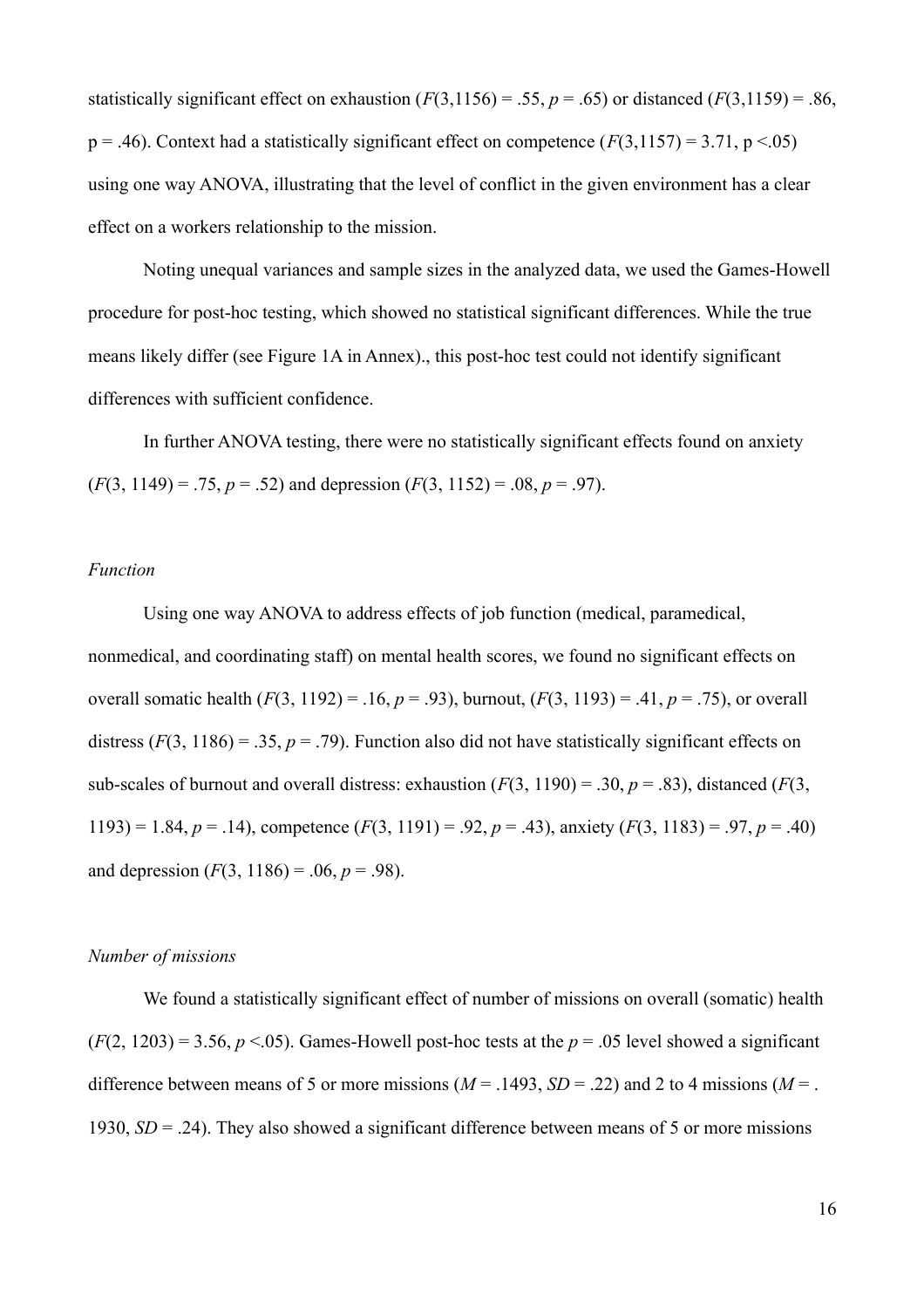and those that went on 1 mission ( $M = 0.1931$ ,  $SD = 0.25$ ; see Fig. 1B for means). These results demonstrate a significant effect of a large number of missions on the overall health of expatriate relief workers, indicating better overall somatic health. The number of missions, however, had no statistically significant effect on burnout (F(2, 1204) = .72,  $p = .49$ ) or overall distress (*F*(2, 1197)  $= .65, p = .53$ ), illustrating the existence of a physical effect in the absence of reported psychological problems. While we observed a significant effect of number of missions on exhaustion in one way ANOVA  $(F(2, 1201) = 3.19, p < 0.05$ ; Fig. 1C), no significant differences were observed in post-hoc tests (Games-Howell). There was no significant effect on distanced  $(F(2, 1204) = .22, p = .80)$ , competence  $(F(2, 1202) = 2.58, p = .08)$ , anxiety  $(F(2, 1194) = .50, p = .60)$  or depression  $(F(2, 1202) = 2.58, p = .08)$  $1197$ ) = .85,  $p = .43$ ).

## *Days since leaving the mission*

A one way ANOVA showed that days since leaving the mission had a significant effect on overall somatic health  $(F(3, 1179) = 6.34, p < .05)$ , on overall distress  $(F(3, 1174) = 5.06, p < .05)$ , on anxiety  $(F(3, 1171) = 4.24, p < .05)$ , and on depression  $(F(3, 1174) = 5.15, p < .05)$ . Games-Howell post-hoc tests showed significant differences in means on overall somatic health scores between less than 6 ( $M = 0.1983$ ,  $SD = 0.25$ ) and 15 to 30 days since leaving the mission ( $M = 0.1254$ , *SD* = .19), between less than 6 ( $M = 0.1983$ , *SD* = .25) and more than 30 days since leaving the mission ( $M = .1015$ ,  $SD = .16$ ), and between 6 to 14 days ( $M = .1938$ ,  $SD = .25$ ) and 15 to 30 days since leaving the mission ( $M = .1254$ ,  $SD = .19$ ; Fig. 1D). Furthermore, post-hoc testing showed significant differences in means for overall distress between less than 6 days  $(M = 1.5496, SD =$ . 44) and 15 to 30 days since leaving the mission  $(M = 1.4131, SD = .38$ ; Fig. 1E). For anxiety, Games Howell post-hoc tests showed differences between less than 6 days ( $M = 1.4221$ ,  $SD = .43$ ) and more than 30 days since leaving the mission ( $M = 1.2750$ ,  $SD = .30$ ; Fig. 1F). For depression, means are significantly different between less than 6 days  $(M = 1.6355, SD = .50)$  and 15 to 30 days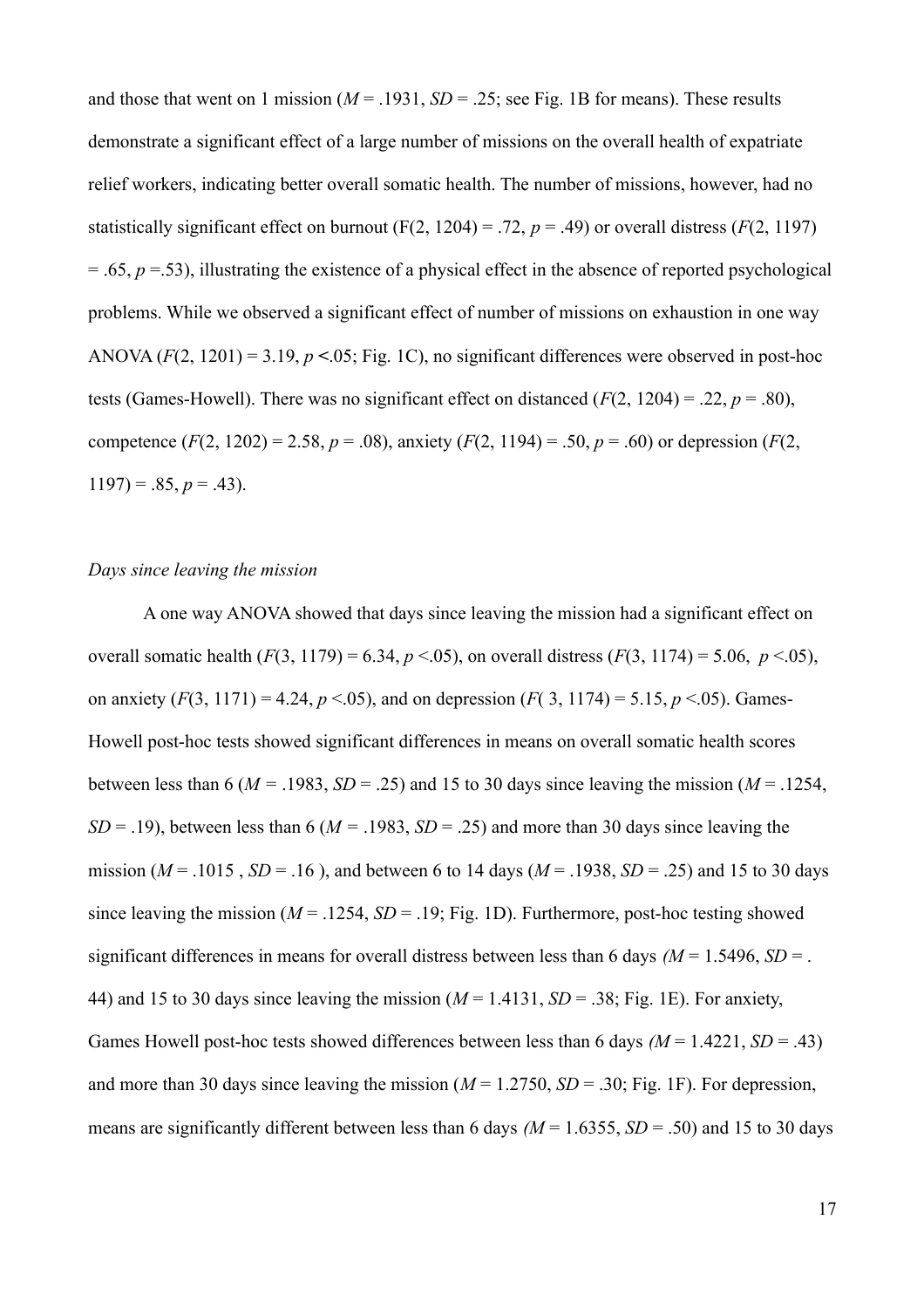$(M = 1.4642, SD = .43; Fig. 1G)$ . There was no significant effect on burnout  $(F(3, 1180) = .91, p = .$ 44), exhaustion (*F*(3, 1177) = .90, *p* = .44), distanced (*F*(3, 1180) = .25, *p* = .86) or on competence  $(F(3, 1178) = .28, p = .84)$ . The results from this analysis are surprising, as this variable showed the largest number of significant effects of any analyzed in this work.

### *Population*

Results for population type showed no significant effect on overall health (*F*(2, 1159) = .31, *p* = .74), burnout (*F*(2, 1159) = 1.08, *p* = .34) or overall distress (*F*(2, 1152)= 1.25, *p* = .29). There was also no significant effect on exhaustion  $(F(2, 1156) = 2.44, p = .09)$  and distanced  $(F(2, 1159) =$ 1.47,  $p = 0.23$ ). On competence, however, a statistically significant effect was observed ( $F(2, 1157) =$ 3.62, *p* < .05). Games-Howell post-hoc tests showed a significant difference between means of those working with the general population ( $M = 4.6879$ ,  $SD = .1.10$ ) and those working with a combination of displaced and general population ( $M = 4.5054$ ,  $SD = 1.11$ ; Fig. 1H). No significant effect was found on the HSCL-25 sub-scales anxiety  $(F(2, 1149) = 2.44, p = .09)$  and depression  $(F(2, 1152) = .59, p = .55)$ .

# **Discussion**

In this study, we examined possible predictors for poor mental health in expatriate aid workers. MSF expatriates were asked to fill in a questionnaire which measured mental health via three selfreport questionnaires. Overall (somatic) health was measured with the somatic symptoms section of the GHQ-28. Psychological burnout was measured using the MBI-GS with exhaustion, distanced, and competence sub-scales. Overall distress was assessed using the HSCL-25 with anxiety and depression sub-scales. Factors taken into account here included context, function, number of missions, days since leaving the mission, and population type. In the questionnaire, roughly a quarter of the respondents reported feeling worse or much worse than usual or experiencing a high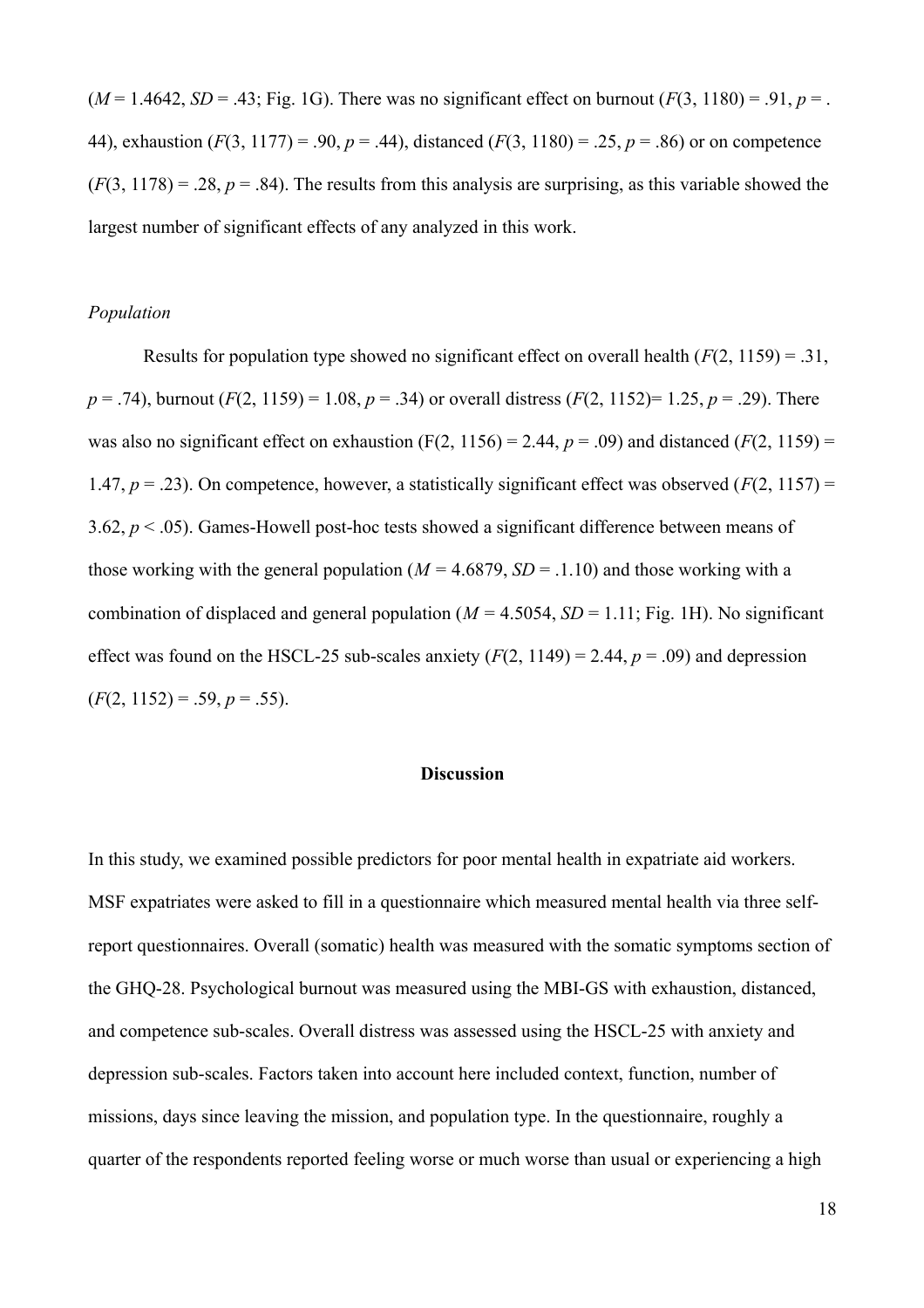level of psychological distress. Through an analysis of factors influencing the experience of the aid workers during deployment, we aim here to uncover the causes of this work-related distress.

The context in which the aid worker participated in the MSF mission was observed to have a statistically significant effect on the scores of competence, indicating that the environment surrounding the aid worker during deployment plays a role in how aid workers engage with their job, though post-hoc testing could not identify with confidence the exact nature of this trend on the scale established from conflict to stable environments. While the scale used here ranges quite naturally across classifications of different levels of internal strife within the deployment zone (conflict in the past 12 months, post conflict, internal stability, and stable), the means of reported competence scores did not show a simple trend. The variation across this scale suggests that while a trend may indeed exist, this classification scheme may not adequately capture the range of psychological experience across working environments. Finally, that the lowest mean competence was observed in the stable condition is surprising. However, such an observation may reflect that workers in more demanding conditions may express a higher level of confidence in their job functions. The absence of significant associations of the context factor with other mental health outcomes, are interesting in light of the previous analyses of work context in humanitarian workers, in which the possibility of work-related harm was consistently associated with significant negative mental health outcomes (such as anxiety or depression, as reported in Holtz et al. 2002; Eriksson et al.. 2012).

With respect to overall (somatic) health, the number of missions undertaken by humanitarian aid workers in fact was observed to decrease reported somatic health problems, in contrast to our initial hypothesis concerning mission experience. This effect was also observed to be statistically significant in the case of exhaustion, though post-hoc testing could not identify exactly which means differed. These results suggest that aid workers may gain some psychological protection through their work experience, in contrast to the sensitizing effect suggested by Armagan et al.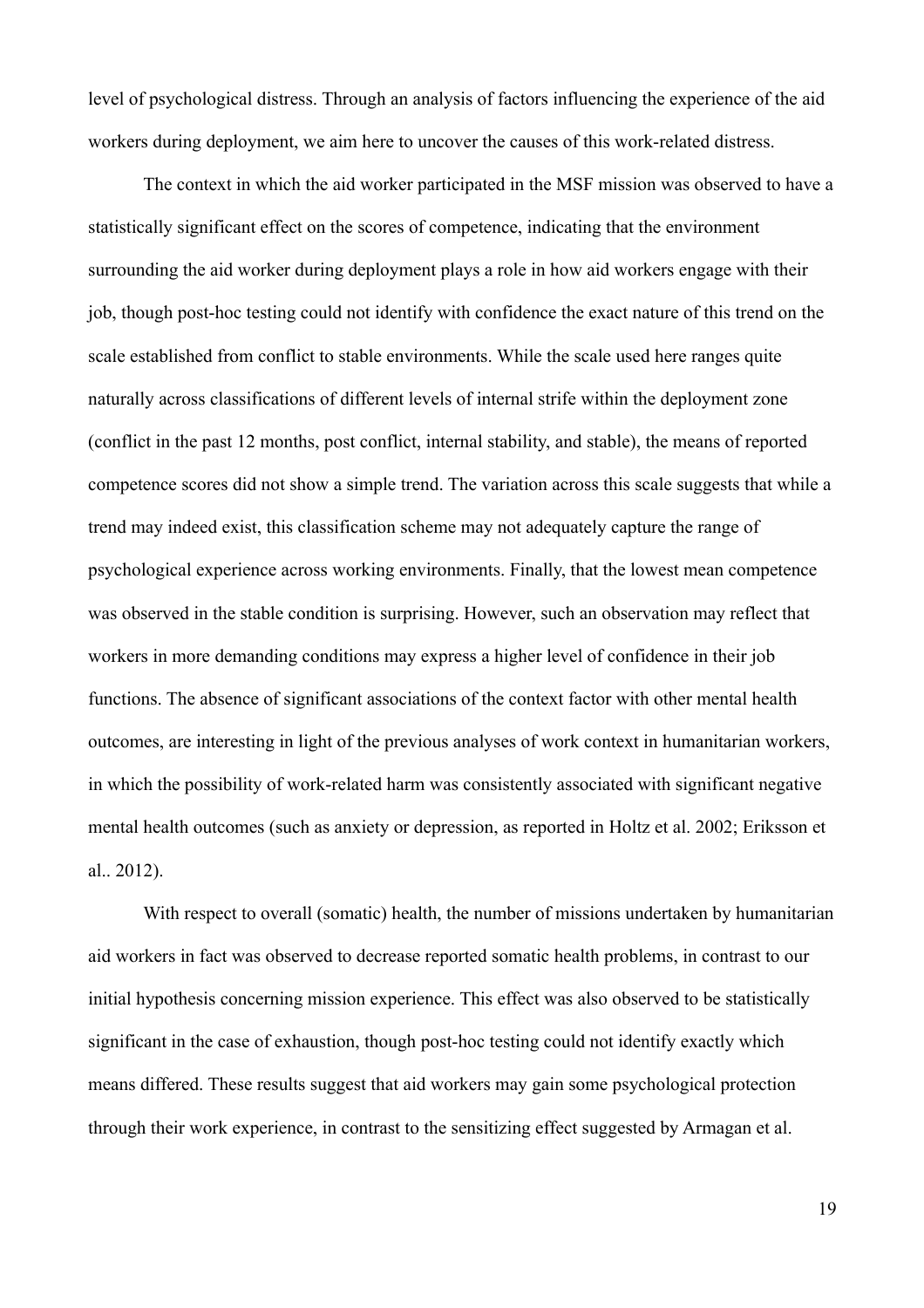(2006). Noted must be that in our study none of the respondents worked with victims of natural disasters as was the case in the study by Armagan et al. (2006). Perhaps a difference in coping could be shown in future studies between those working in (post-)conflict zones and those working in a context of natural disaster. Further, greater mission experience could play a salient role in developing specific coping strategies beneficial during subsequent deployments. No effect of the number of missions was observed on depression, however, in contrast with our initial hypothesis that humanitarian aid workers would exhibit high scores on depression after their first mission and after five or more (in accordance with the effects observed by Lopes Cardozo et al. 2005). The absence of an effect of mission experience was observed for scores on burnout, as well. The absence of associations for these measures could partly be explained by our initial assumption that less mission experience would be associated with workers' youth, which has previously been observed to be a risk factor for negative mental health outcomes concerning burnout in humanitarian workers (Eriksson, et al., 2009; Musa and Hamid, 2008). Collecting demographic information, such as participant age at the time of deployment, would allow refinement of hypotheses such as this in future analyses, and would facilitate comparison of results with the wider psychological literature.

Humanitarian aid workers interacting with the general population reported higher level of confidence about their job and greater feelings of positive contribution, as measured with scores on competence, in comparison to those working with a combination of displaced and general population. Interestingly, however, this result was not preserved when comparing those working with the general population to those working exclusively with refugees or displaced peoples, though a similar trend was exhibited in the means. With further study, a refinement of categories in this analysis could lead to a clearer picture of the variation in this measure.

One of the most prevalent significant effects observed throughout the analysis concerns the methodology and suggests several improvements for future assessment of mental health effects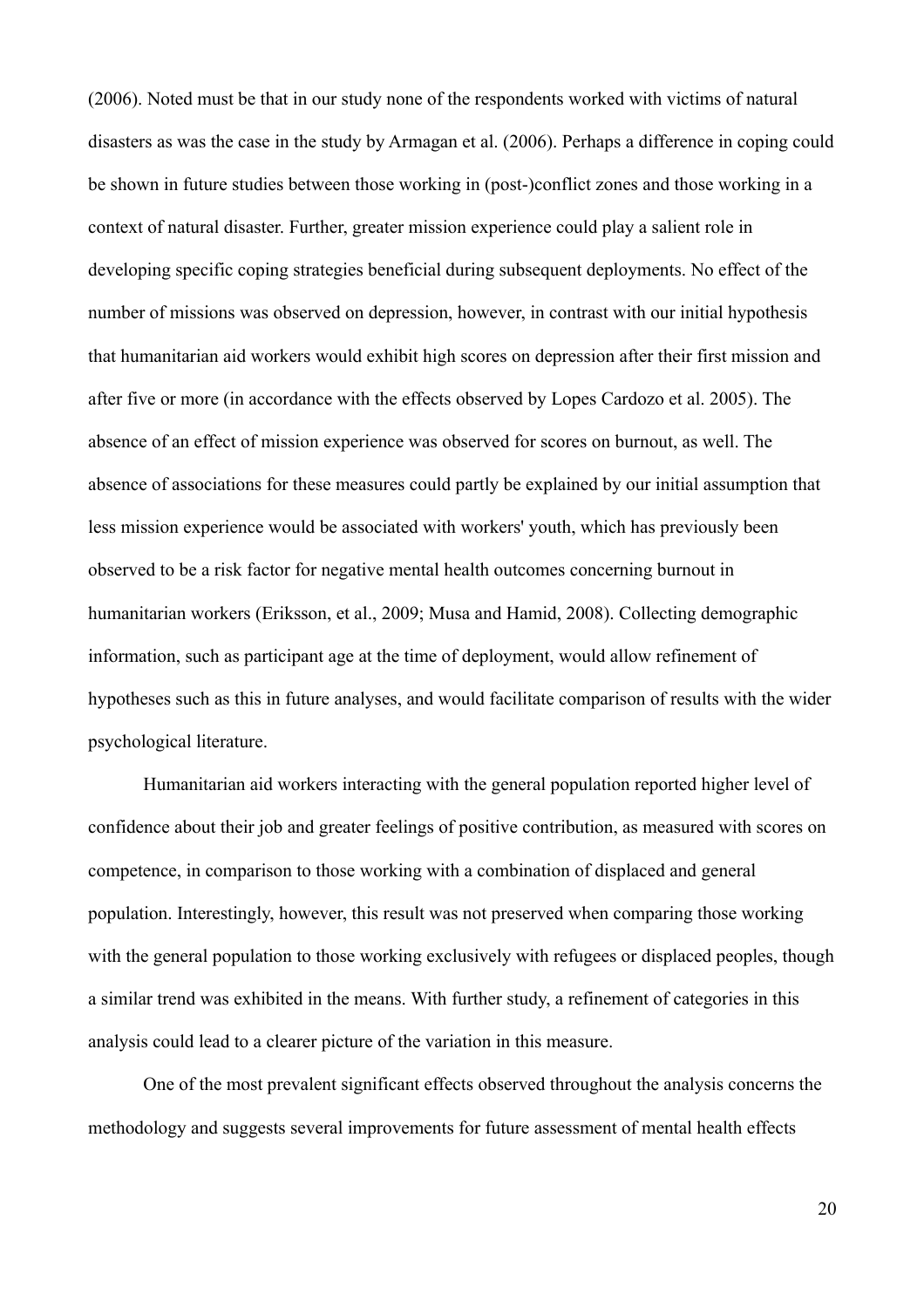from relief work. Specifically, in this analysis we observed a significant effect of the time since leaving the mission on a number of psychological metrics, including overall (somatic) health, overall distress, anxiety and depression. These effects almost universally exhibit a decrease in reported physical and psychological health effects with time, and offer grounds for a major methodological concern in future statistical analyses of mental well-being in MSF workers. To alleviate such concerns in future studies, online questionnaires could perhaps provide the flexibility necessary to reach returning aid workers within a more narrow time frame. Further, both pre- and post-mission screening (and possibly even during) could help to provide a useful point of comparison for assessing the level of mental health trauma associated with aid work, beyond simple comparison to a randomly selected control population which may not exhibit the same characteristics of those who chose to engage in relief work. Finally, as it was noted above that selfreported physical symptoms appeared to be present in the absence of reported psychological effects, a phenomenon not generally observed in the wider literature, it may be suggested that the selfassessment questionnaire format may not be optimal for detecting psychological distress. To address this, it could be suggested that a semi-structured interview with a trained psychological professional may provide an assessment with higher statistical power.

Further methodological points for the assessment of mental health effects of humanitarian aid work include the amount of data made available for analysis. Basic demographic information about each aid worker, such as age, gender or cultural background, could refine future analyses with respect to known differences among these categories in the literature. One important variable to take into account could be the length of the mission from which an aid worker has returned, which has been observed to be a risk factor for anxiety (Holtz et al., 2002). Also, in this study function did not have an effect on mental health outcomes. Further refinement of medical function could add to future studies, as it has been shown that nurses exhibited higher risk of psychological distress than doctors (Armagan et al., 2006) as well as ambulance personnel (Marmar et al., 1996). Finally, it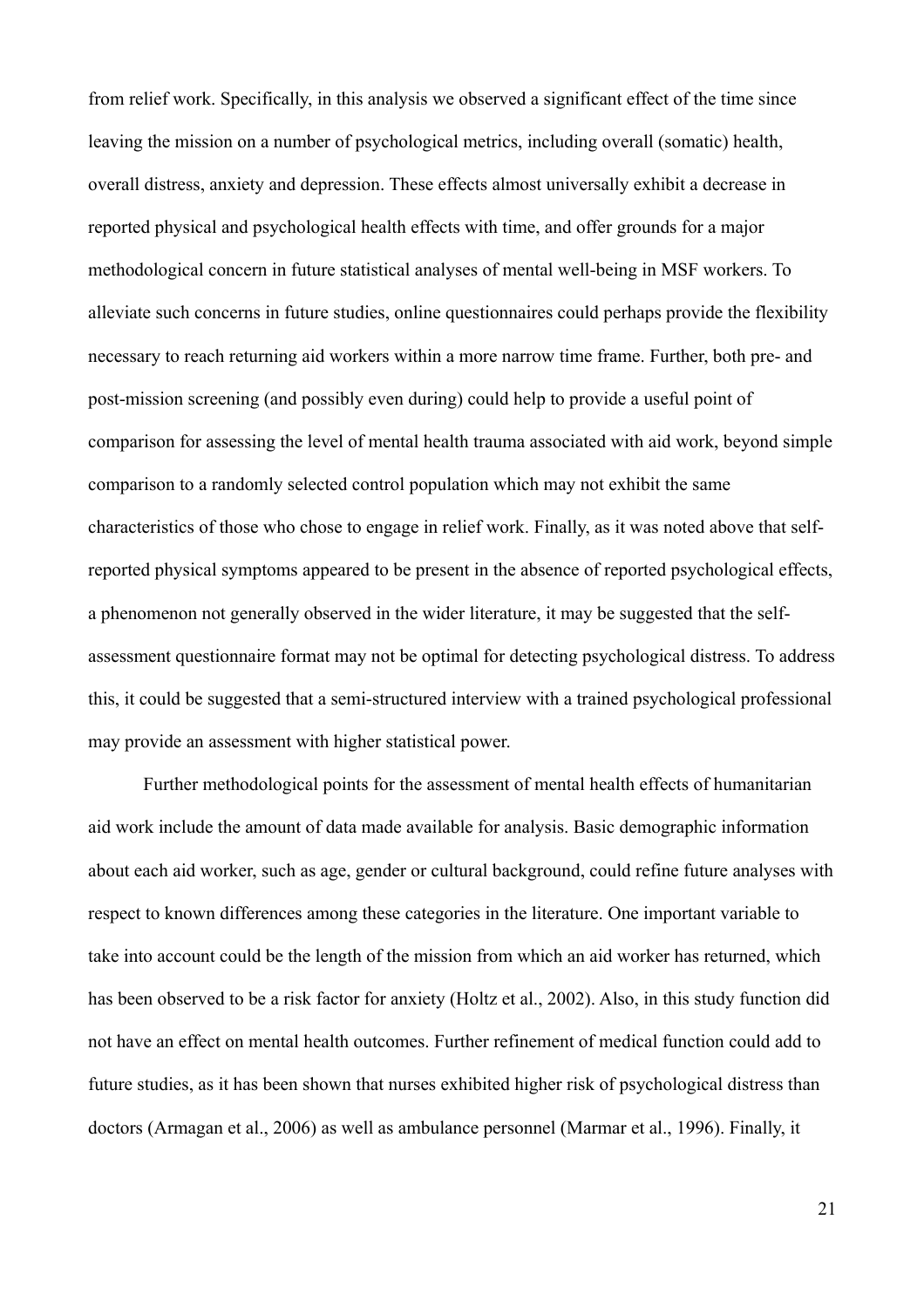must be noted that several items on this questionnaire could be stated in a clearer fashion (e.g. item 2 of GHQ-somatic: *Have you recently been feeling in need of a good tonic?* and item 18 of HSCL-25: *Feeling blue*).

In conclusion, our analyses have provided a look into an array of possible factors influencing the mental health state of aid workers returning from missions in the field. While general psychological distress was prevalent in the returning population, in accordance with known literature (Connorton, et al., 2012), certain other effects were observed to exhibit trends opposite from those reported in previous work (competence x context, overall health x number of missions, exhaustion x number of missions). It remains to be seen in future work at MSF Amsterdam whether these differences from reported work are due to features of the specific population of aid workers studied here, or due to confounding methodological artifacts. With further refinement of the questionnaire-based assessment strategy analyzed in this work, the answers to such questions will be able to identify salient risk factors for the mental health of those expatriates put at risk for the sake of humanitarian aid.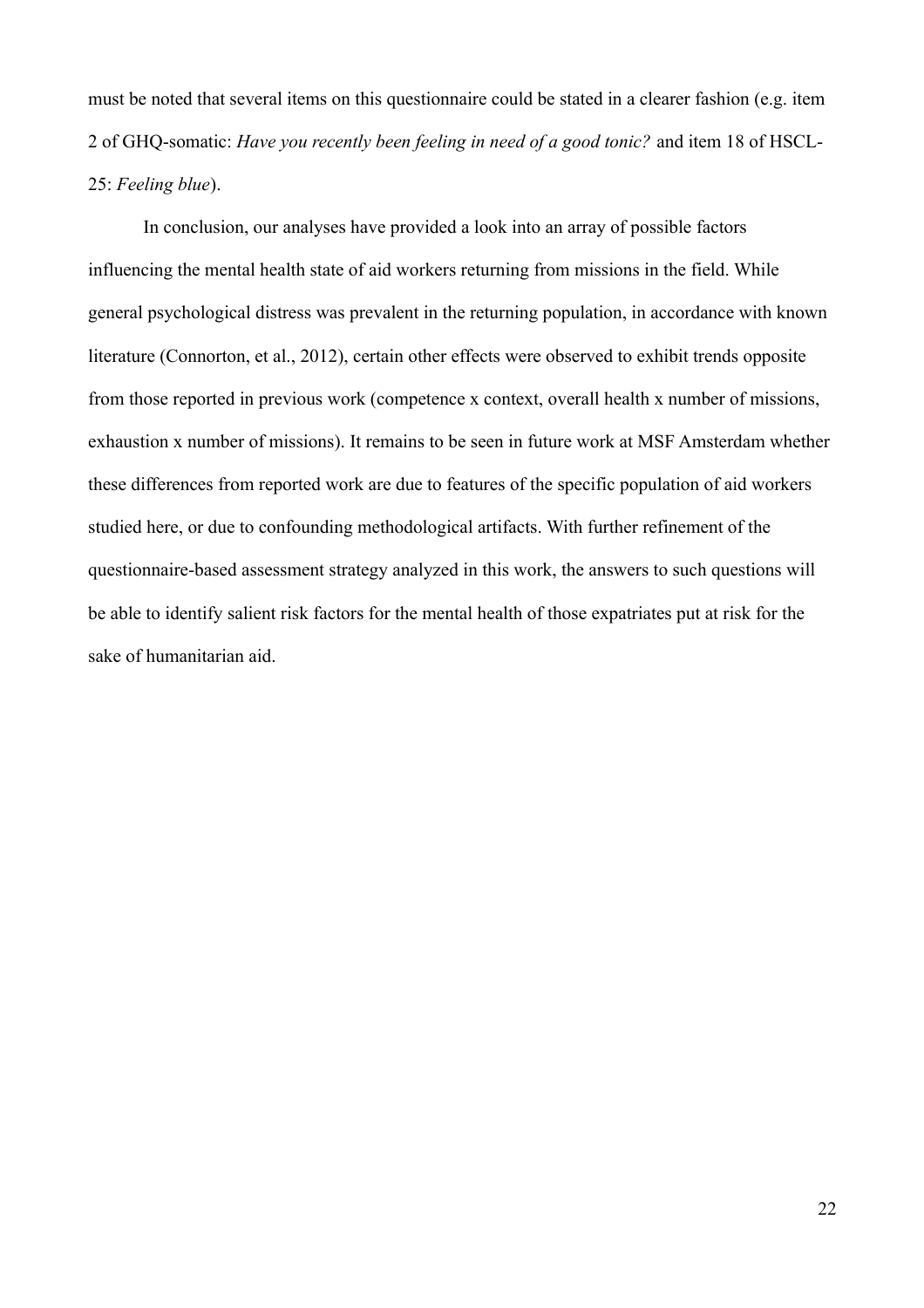- Armagan, E., Engindeniz, Z., Devay, A.O., Erdur, B., & Ozcakir, A. (2006). Frequency of posttraumatic stress disorder among relief force workers after the tsunami in Asia: do rescuers become victims? *Prehospital and Disaster Medicine, 21,* 168-172.
- Bilal, M.S., Rana, M.H., Rahim, S., & Ali, S. (2007). Psychological trauma in a relief worker a case report from earthquake-struck areas of north Pakistan. *Prehospital and Disaster Medicine, 22,* 458-461.
- Brewin, C.R., Andrews, B., Valentine, J.D. (2000). Meta-analysis of risk factors for posttraumatic stress disorder in trauma-exposed adults. *Journal of Consulting and Clinical Psychology, 68,*  748-766.
- Connorton, E., Perry, M. J., Hemenway, D., & Miller, D. (2012). Humanitarian relief workers and trauma-related mental illness. *Epidemiologic Reviews, 34*, 145-155.
- Derogatis, L.D., R.S. Lipman (1974) ' The Hopkins symptom checklist (HSCL): a self-report inventory'. *Behavioral Science. 19.* 1-15.
- Dyregrov, A., Kristoffersen, J. I., & Gjestad, R. (1996). Voluntary and professional disasterworkers: Similarities and differences in reactions. *Journal of Traumatic Stress, 9,* 541-555.
- Ehrenreich, J.H., & Elliott, T.L. (2004). Managing stress in humanitarian aid workers: a survey of humanitarian aid agencies' psychosocial training and support of staff. *Peace and conflict: Journal of Peace Psychology, 10*, 53-66.
- Ehring, T., Razik, S., Emmelkamp, P.M. (2011). Prevalence and predictors of posttraumatic stress disorder, anxiety, depression, and burnout in Pakistani earthquake recovery workers. *Psychiatry Research, 185,* 161-166
- Eidelson, R.J., D'Alessio, G.R., & Eidelson, J.I. (2003). The impact of September 11 on psychologists. *Professional Psychology: Research and Practice, 34,* 144-150.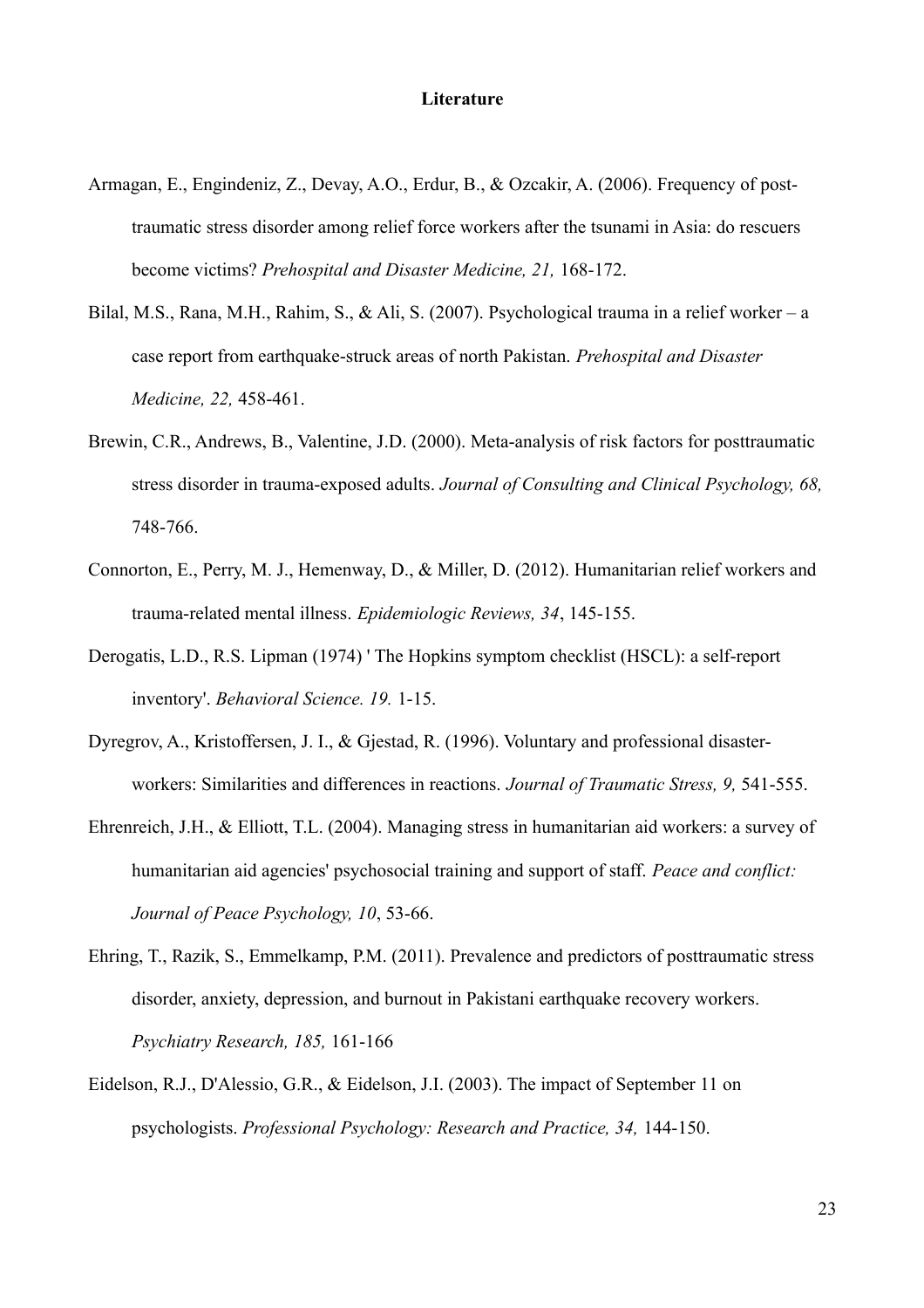- Elhai, J.D., North, T.C., & Frueh, B.C. (2005). Health service use predictors among trauma survivors: a critical review. *Psychological Services, 2*, 3-19.
- Eriksson, C.B., Bjork, J.P., Larson, L.C., Walling, S.M., Trice, G.A., Fawcett, J., Abernethy, A.D., & Foy, D.W. (2009). Social support, organisational support, and religious support in relation to burnout in expatriate humanitarian aid workers. *Mental Health, Religoin & Culture, 12,* 671- 686.
- Eriksson, C. B., Vande Kemp, H., Gorsuch, R., Hoke, S., & Foy, D. W. (2001). Trauma exposure and PTSD symptoms in international relief and development personnel. *Journal of Traumatic Stress, 14*, 205-212.
- Eriksson, C. B., Lopes Cardozo, B., Foy, D. W., Sabin, M., Ager, A., Snider, L., Scholte, W. F., Kaiser, R., Olff, M., Rijnen, B., Gotway Crawford, C., Zhu, J., & Simon, W. (2012). Predeployment Mental Health and Trauma Exposure of Expatriate Humanitarian Aid Workers: Risk and Resilience Factors. *Traumatology, 20,* 1-8.
- Goldberg, D., & Williams, P. (2000). General health questionnaire (GHQ). *Swindon, Wiltshire, UK: nferNelson.*
- Gray, A. (2010). Staff support in Haiti. *Intervention, 8,* 255-262.
- Herman, J.L. (1997). *Trauma and Recovery: The Aftermath of violence* From domestic abuse to political terror. New York, NY: Basic Books.
- Holtz, T.H., Salama, P., Lopes Cardozo, B., & Gotway, C.A. (2002). Mental health status of human rights workers, Kosovo, June 2000. *Journal of Traumatic Stress, 15,* 389-395.
- Liao, S.C., Lee, M.B., & Lee, Y.J. (2002). Association of psychological distress with psychological factors in rescue workers within two months after a major earthquake. *Journal of the Formosan Medical Association, 101,* 169-176.
- Lopes Cardozo, B., Holtz, T. H., Kaiser, R., Gotway, C. A., Ghitis, F., Toomey, E., & Salama, P. (2005). The mental health of expatriate and Kosovar Albanian humanitarian aid workers.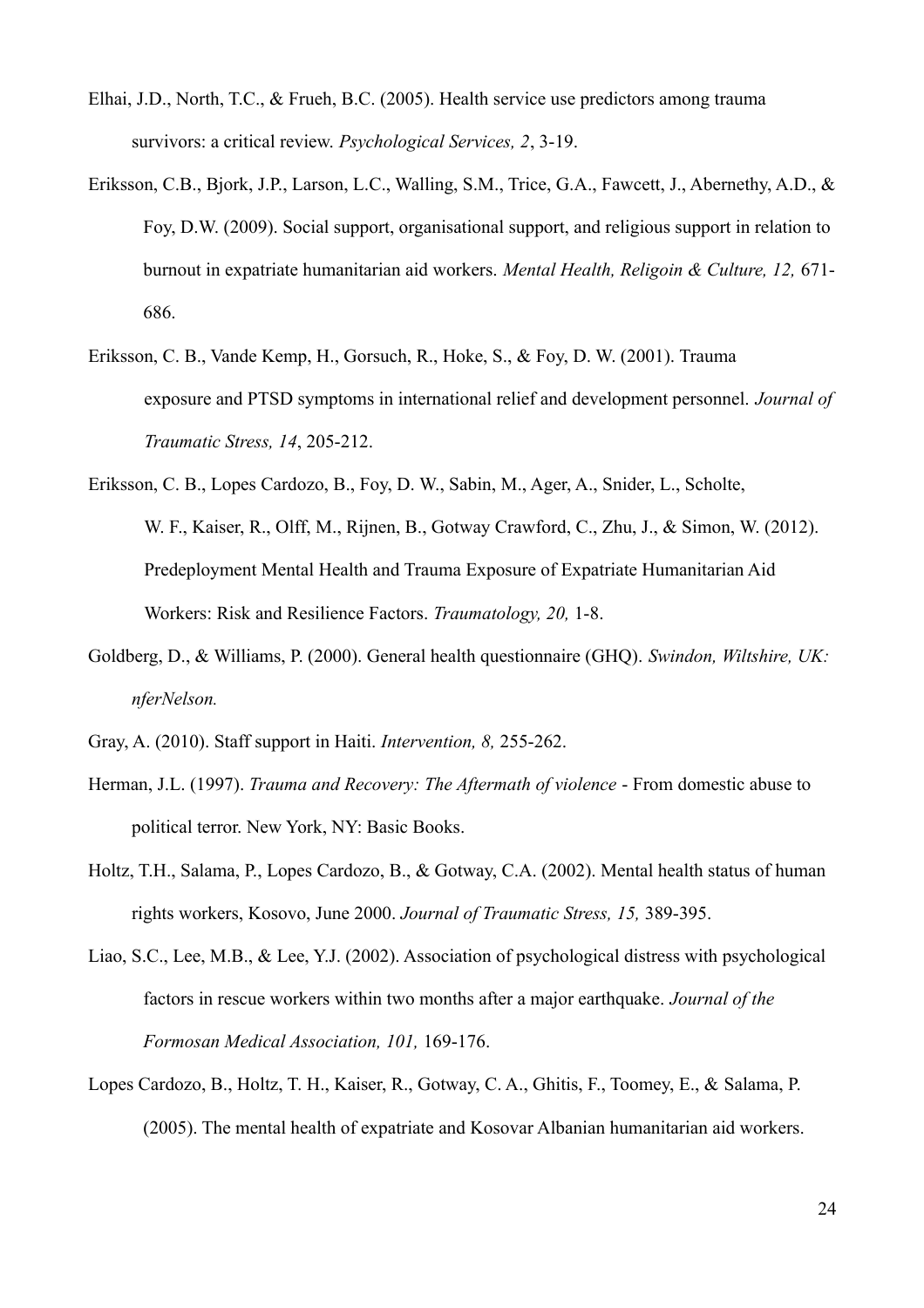*Disasters, 29,* 152-170.

- Lopes Cardozo, B., & Salama, P. (2002). Mental health of humanitarian aid workers in complex emergencies. In Y. Danieli (Ed.), *Sharing the front line and the back hills: International protectors and providers: peacekeepers, humanitarian aid workers and the media in the midst of crisis* (pp. 242-255). Amityville, NY: Baywood.
- Marmar, C.R., Weiss, D.S., Metzler, T.J., Ronfeidt, H.M., & Foreman, C. (1996). Stress responses of emergency services personnel to the Loma Prieta earthquake Interstate 880 freeway collapse and control traumatic incidents. *Journal of Traumatic Stress, 9,* 541-555.
- Maslach, C., Jackson, S.E., & Leiter, M.P. (1996). *Maslach Burnout Inventory Manual.* Palo Alto, CA: Consulting Psychologists Press.
- Morren, M., Dirkzwager, A. J. E., & Kessels, F. J. M. (2007). The influence of a disaster on the health of rescue workers: a longitudinal study. *Canadian Medical Association Journal, 177,*  1279-1283.
- Musa, S. A., & Hamid, A. R. M. (2008). Psychological problems among aid workers operating in Darfur. *Social Behavior and Personality, 36,* 407-416.
- Näätänen, P., Kanninen, K., Qouta, S., & Punamäki, R. (2002). Trauma-related emotional patterns and their association with post-traumatic and somatic symptoms. *Anxiety Stress and Coping, 15,* 75-94.
- Olff, M., Langeland, W., & Gersons, B. P. R. (2005). Effects of appraisal and coping on the neuroendocrine response to extreme stress. *Neuroscience and Biobehavioral Review, 29,* 457-467.
- Palm, K.M., Polusny, M.A., & Follette, V.M. (2004). Vicarious traumatization: Potential hazards and interventions for disaster and trauma workers. *Prehospital and Disaster Medicine, 19,* 73- 78.
- Putman, K. M., Townsend, C., Lantz, J., Roberts, R., Gallegos, A., Potts, A., Eriksson, C. B., & Foy,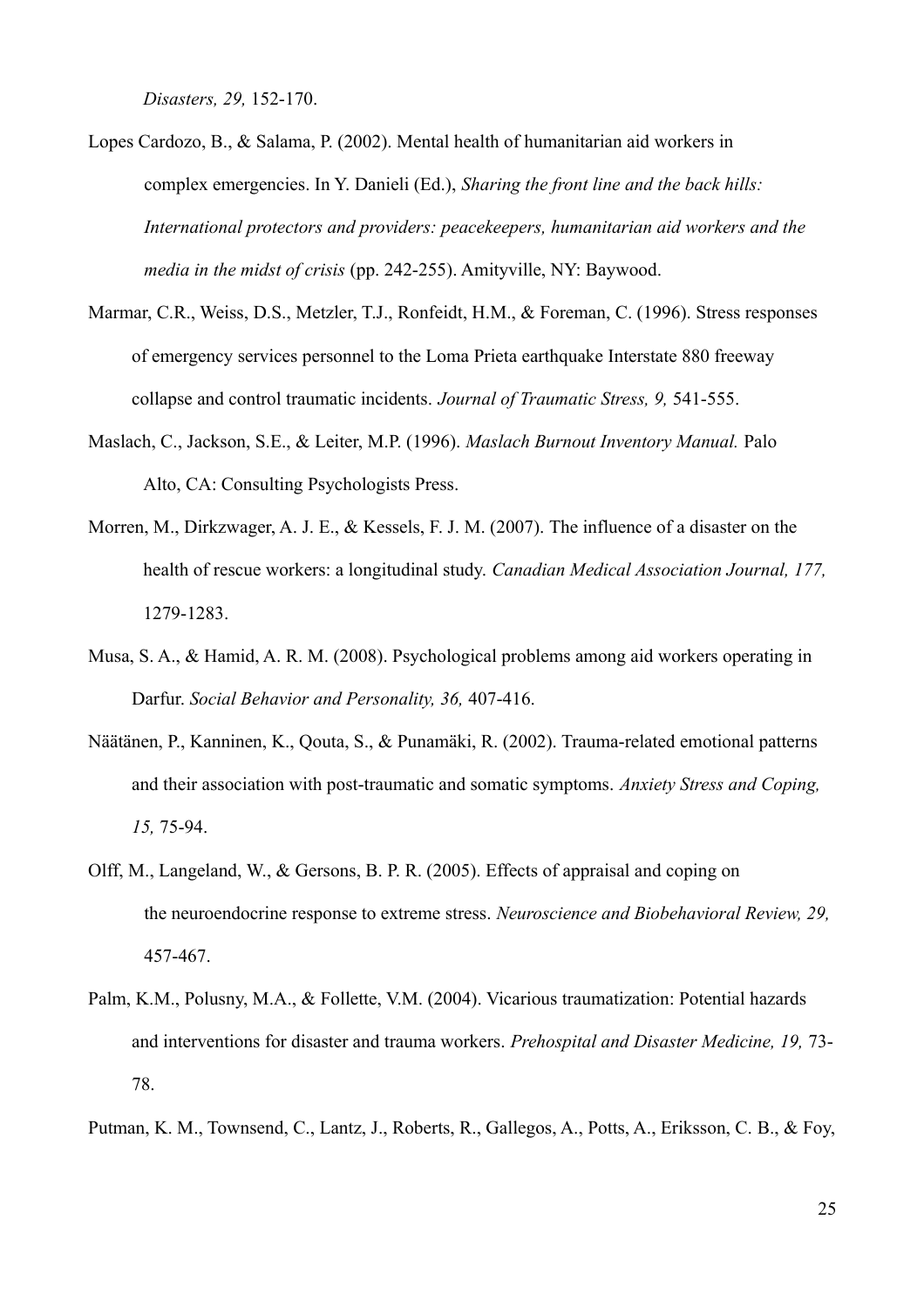D. W. (2009). Reports of community violence exposure, traumatic loss, posttraumatic stress disorder and complicated grief among Guatemalan aid workers. *Journal of Traumatology, 14,* 40-47.

- Schutte, N., Toppinen, S., Kalimo, R., & Schaufeli, W. (2000). The factorial validity of the Maslach Burnout Inventory - General Survey (MBI - GS) across occupational groups and nations. *Journal of Occupational and Organizational psychology*, *73*(1), 53-66.
- Shah, S., Garland, E., & Katz, C. (2007). Secondary traumatic stress: Prevalence in humanitarian aid workers in India. *Traumatology, 13,* 59-70.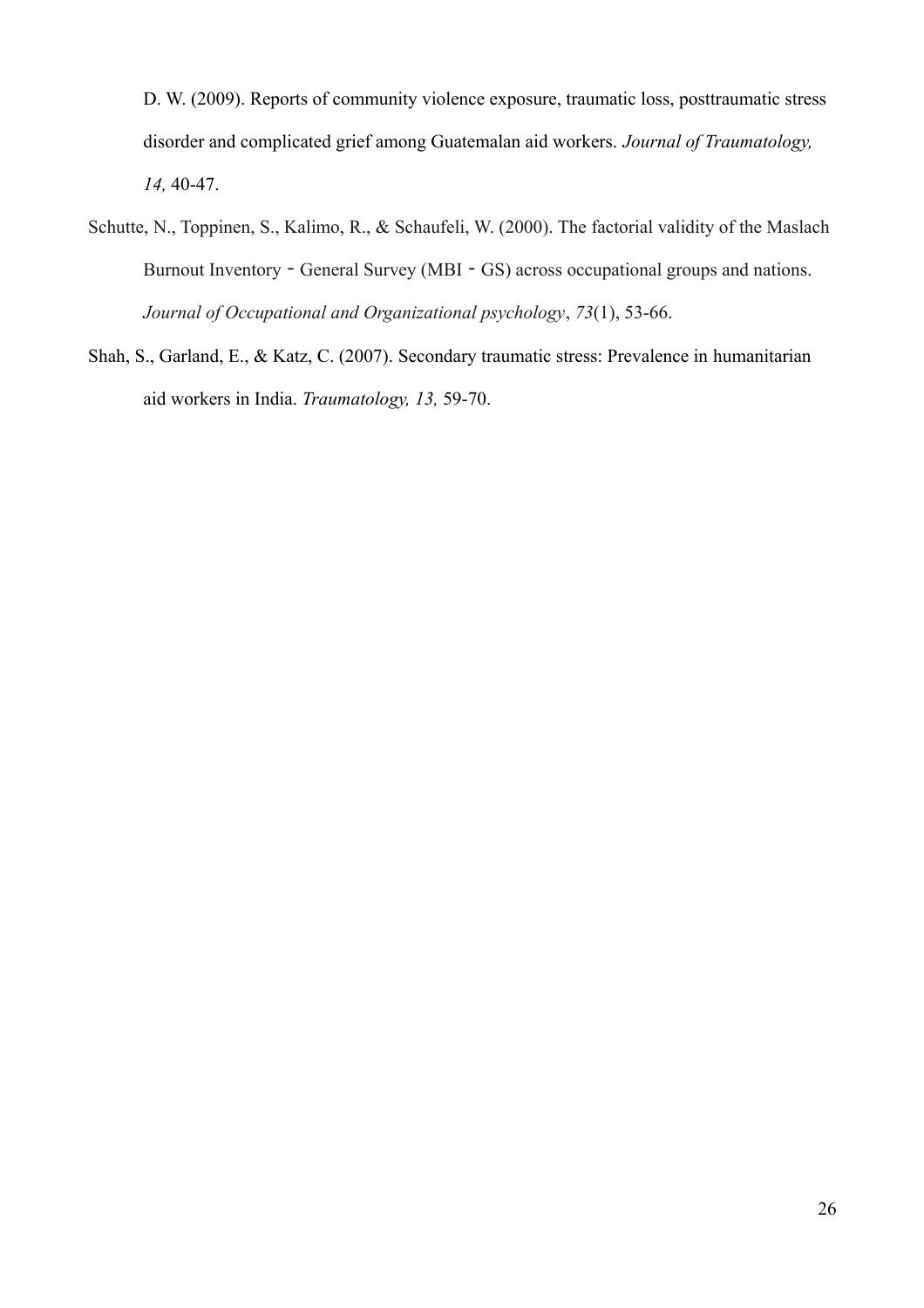

*Figure 1.* Visualization of trends for statistically significant one-way analysis of variance comparisons. Shown are mean (grey dots) and standard error (black bars). **A**: competence x context; **B**: overall health x number of missions; **C**: exhaustion x number of missions; **D**: overall health x days since leaving the mission; **E**: overall distress x days since leaving the mission; **F**: anxiety x days since leaving the mission